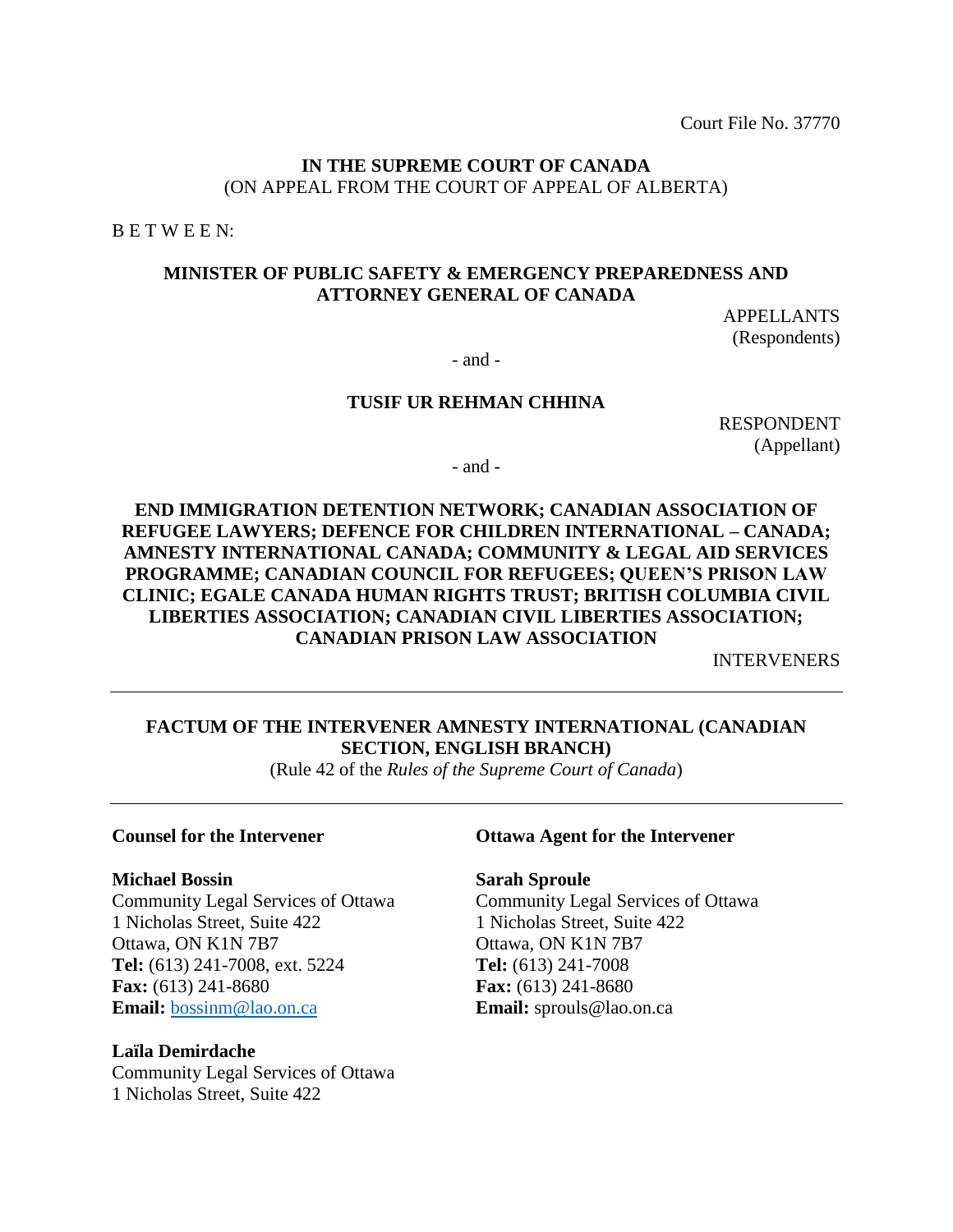Ottawa, ON K1N 7B7 **Tel:** (613) 241-7008, ext. 5228 **Fax:** (613) 241-8680 **Email:** [demirdl@lao.on.ca](mailto:demirdl@lao.on.ca)

**Jamie Liew** Barrister and Solicitor 39 Fern Avenue, Ottawa, ON K1Y 3S2 **Tel:** (613) 808-5592 **Fax:** 1-888-843-3413 **Email:** [jamie.liew@uottawa.ca](mailto:jamie.liew@uottawa.ca)

#### **ORIGINAL TO: THE REGISTRAR**

#### **COPIES TO:**

# **Counsel for the Appellants (Respondents) ATTORNEY GENERAL OF CANADA**

Department of Justice Canada 900, 840 Howe Street Vancouver, BC V6Z 2S9 **Fax:** 604-666-2639 **Per:** Donnaree Nygard **Tel:** 604-666-2054 **Email:** [donnaree.nygard@justice.gc.ca](mailto:donnaree.nygard@justice.gc.ca)

#### **Counsel for the Respondent (Appellant)**

Nico Breed Barrister & Solicitor Nota Bene Law Immigration & Business Law First Canadian Centre Barristers and Solicitors Suite  $800$ ,  $350 - 7$ <sup>th</sup> Avenue SW Calgary, AB T2P 3N9 **Fax:** (403) 444-6485 **Tel:** (403) 444-6484 **Email:** [nico@nblawgroup.ca](mailto:nico@nblawgroup.ca)

Barbara Jackman Barrister & Solicitor Jackman, Nazami & Associates

## **Ottawa Agent for the Appellants (Respondents) DEPUTY ATTORNEY GENERAL OF CANADA**

Department of Justice Canada National Litigation Sector 50 O'Connor Street, Suite 500 Ottawa ON K1A 0H8 **Fax:** 613-954-1920 **Per:** Christopher Rupar **Tel:** 613-670-6290 **Email:** [christopher.rupar@justice.gc.ca](mailto:christopher.rupar@justice.gc.ca)

# **Ottawa Agent for the Respondent**

**(Appellant)** Jean Lash Barrister & Solicitor Community Legal Services Ottawa 406 – 1355 Bank Street Ottawa, ON K1S 0X2 **Tel:** (613) 733-0140 **Fax:** (613) 733-0401 **Email:** [lashj@lao.on.ca](mailto:lashj@lao.on.ca)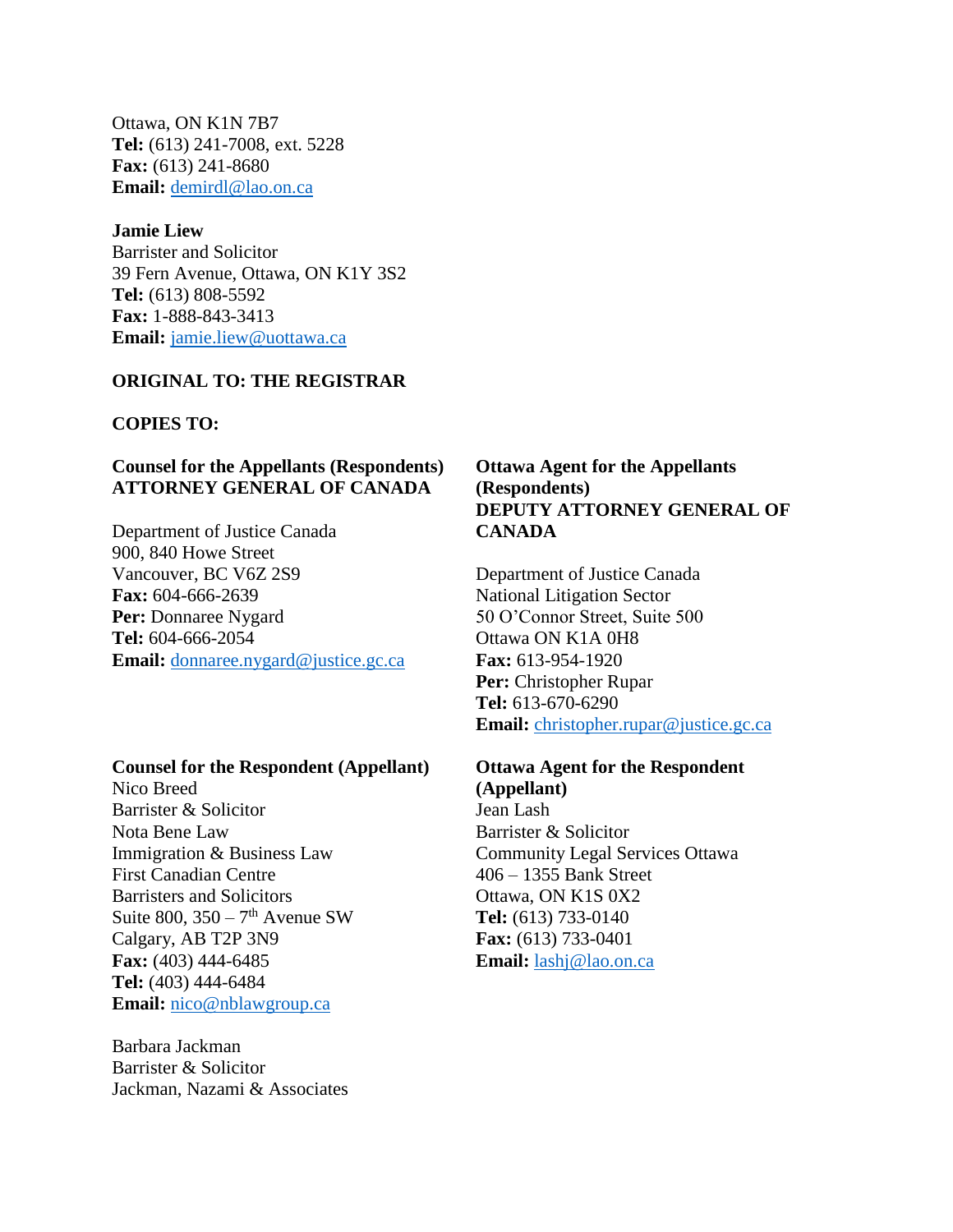3-596 St. Clair Ave W Toronto, Ontario M6C 1A6 **Tel:** (416) 653-9964 **Fax:** (416) 653-1036 **Email:** [barb@bjackman.com](mailto:barb@bjackman.com)

## **Counsel for the Intervener, British Columbia Civil Liberties Association**

Frances Mahon Law 402 West Pender Street Vancouver, BC V6B 1T6 **Tel:** (604) 910-8479 **Fax:** (604) 608-3319 **Email:** [frances@francesmahonlaw.com](mailto:frances@francesmahonlaw.com)

#### **Counsel for the Intervener, Canadian Association of Refugee Lawyers**

Jared Will Joshua Blum Barristers and Solicitors Jared Will & Associates 226 Bathurst Street, Suite 200 Toronto, ON M5T 2R9 **Tel:** (416) 657-1472 **Fax:** (416) 657-1511 **Email:** [jared@jwlaw.ca](mailto:jared@jwlaw.ca)

#### **Counsel for the Intervener, Canadian Civil Liberties Association**

Eva Krajewska Pierre N Gemson Borden Ladner Gervais LLP Bay Adelaide Centre, East Tower 3400 – 22 Adelaide St W Toronto, ON M5H 4E3 **Tel:** (416) 367-6244 **Fax:** (416) 367-6749 **Email:** [ekrajewska@blg.com](mailto:ekrajewska@blg.com)

#### **Counsel for the Intervener, Canadian Council for Refugees**

Erica Olmstead Peter Edelmann Molly Joeck Edelmann & Company Law Corporation

# **Ottawa Agent for the Intervener, British Columbia Civil Liberties Association**

Colleen Bauman Goldblatt Partners LLP 500-30 Metcalfe Street Ottawa, ON K1P 5L4 **Tel:** (613) 235-5327 **Fax:** (613) 235-3041 **Email:** [cbauman@goldblattpartners.com](mailto:cbauman@goldblattpartners.com)

# **Ottawa Agent for the Intervener, Canadian Association of Refugee Lawyers**

Michael Bossin Community Legal Services of Ottawa 1 Nicholas Street Suite 422 Ottawa, ON K1N 7B7 **Tel:** (613) 241-7008 **Fax:** (613) 241-8680 **Email:** [bossinM@lao.on.ca](mailto:bossinM@lao.on.ca)

#### **Ottawa Agent for the Intervener, Canadian Civil Liberties Association** Nadia Effendi

Borden Ladner Gervais LLP World Exchange Plaza 1300 – 100 Queen St Ottawa, ON K1P 1J9 **Tel:** (613) 787-3562 **Fax:** (613) 230-8842 **Email:** [neffendi@blg.com](mailto:neffendi@blg.com)

# **Ottawa Agent for the Intervener, Canadian Council for Refugees**

Martine Cétoute Clinique juridique francophone de l'Est d'Ottawa 290 Dupuis Street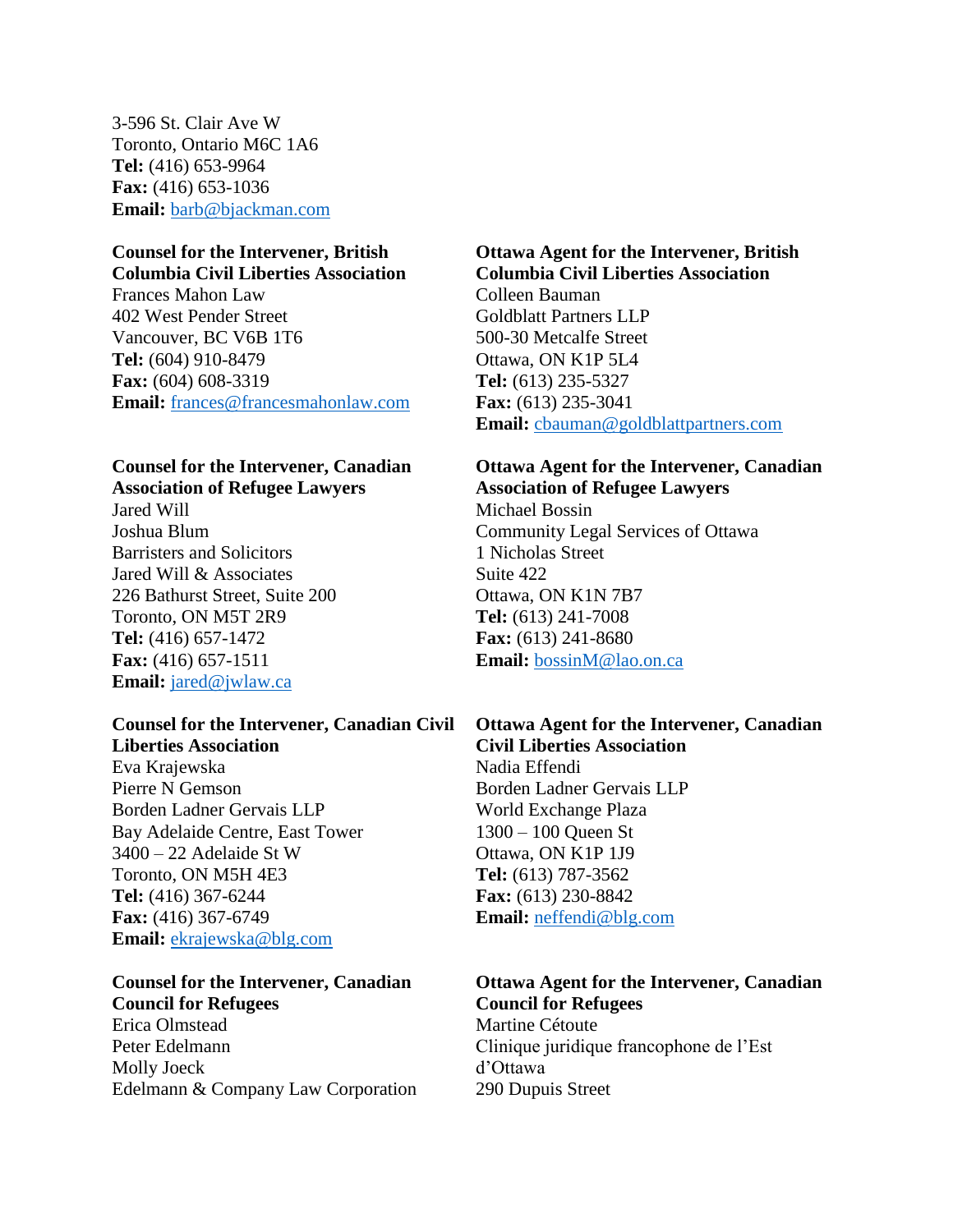905 – 207 West Hastings Street Vancouver, BC V6B 1H7 **Tel:** (604) 646-4684 **Fax:** (604) 648-8043 **Email:** [office@edelmann.ca](mailto:office@edelmann.ca)

#### **Counsel for the Intervener, Community & Legal Aid Services Programme**

Subodh Bharati Community & Legal Aid Services Programme York University, Osgoode Hall Law School Ignat Kaneff Building 4700 Keele Street Toronto, ON M3J 1P3 **Tel:** (416) 736-5029 **Fax:** (416) 736-5564 **Email:** [sbharati@osgoode.yorku.ca](mailto:sbharati@osgoode.yorku.ca)

# **Counsel for the Intervener, Canadian**

**Prison Law Association** Simon Wallace Barrister and Solicitor 1900 – 439 University Ave Toronto, ON M5G 1Y8 **Tel:** (416) 363-1696 **Fax:** (416) 363-4089 **Email:** [simon@mccartenwallace.com](mailto:simon@mccartenwallace.com)

Simon Borys Barrister and Solicitor 106 – 348 Bagot Street Kingston, ON K7K 3B7 **Tel:** (613) 777-6262 **Fax:** (613) 777-6263 **Email:** [simon@boryslaw.ca](mailto:simon@boryslaw.ca)

# **Counsel for the Intervener, Defence for Children International Canada**

Wilson Christen LLP 137 Church Street Toronto, ON M5B 1Y4

Jeffery Wilson **Tel:** (416) 360-5952 **Email:** [jeffery@wilsonchristen.com](mailto:jeffery@wilsonchristen.com) Ottawa, ON K1L 1A2 **Tel:** 613-744-2892 **Fax:** 613-744-3960 **Email:** [cetoutem@lao.on.ca](mailto:cetoutem@lao.on.ca)

# **Ottawa Agent for the Intervener, Community & Legal Aid Services Programme**

Marie-France Major Supreme Advocacy LLP 340 Gilmour Street Suite 100 Ottawa, ON K2P 0R3 **Tel:** (613) 695-8855 **Fax:** (613) 695-8580 **Email:** [mfmajor@supremeadvocacy.ca](mailto:mfmajor@supremeadvocacy.ca)

#### **Ottawa Agent for the Intervener, Canadian Prison Law Association**

Marie-France Major Supreme Advocacy LLP 340 Gilmour Street Suite 100 Ottawa, ON K2P 0R3 **Tel:** (613) 695-8855 **Fax:** (613) 695-8580 **Email:** [mfmajor@supremeadvocacy.ca](mailto:mfmajor@supremeadvocacy.ca)

## **Ottawa Agent for the Intervener, Defence for Children International Canada**

Matthew Estabrooks Gowling WLG (Canada) LLP 2600 – 160 Elgin Street Ottawa, ON K1P 1C3 **Tel:** (613) 786-0211 **Fax:** (613) 788-3509 **Email:**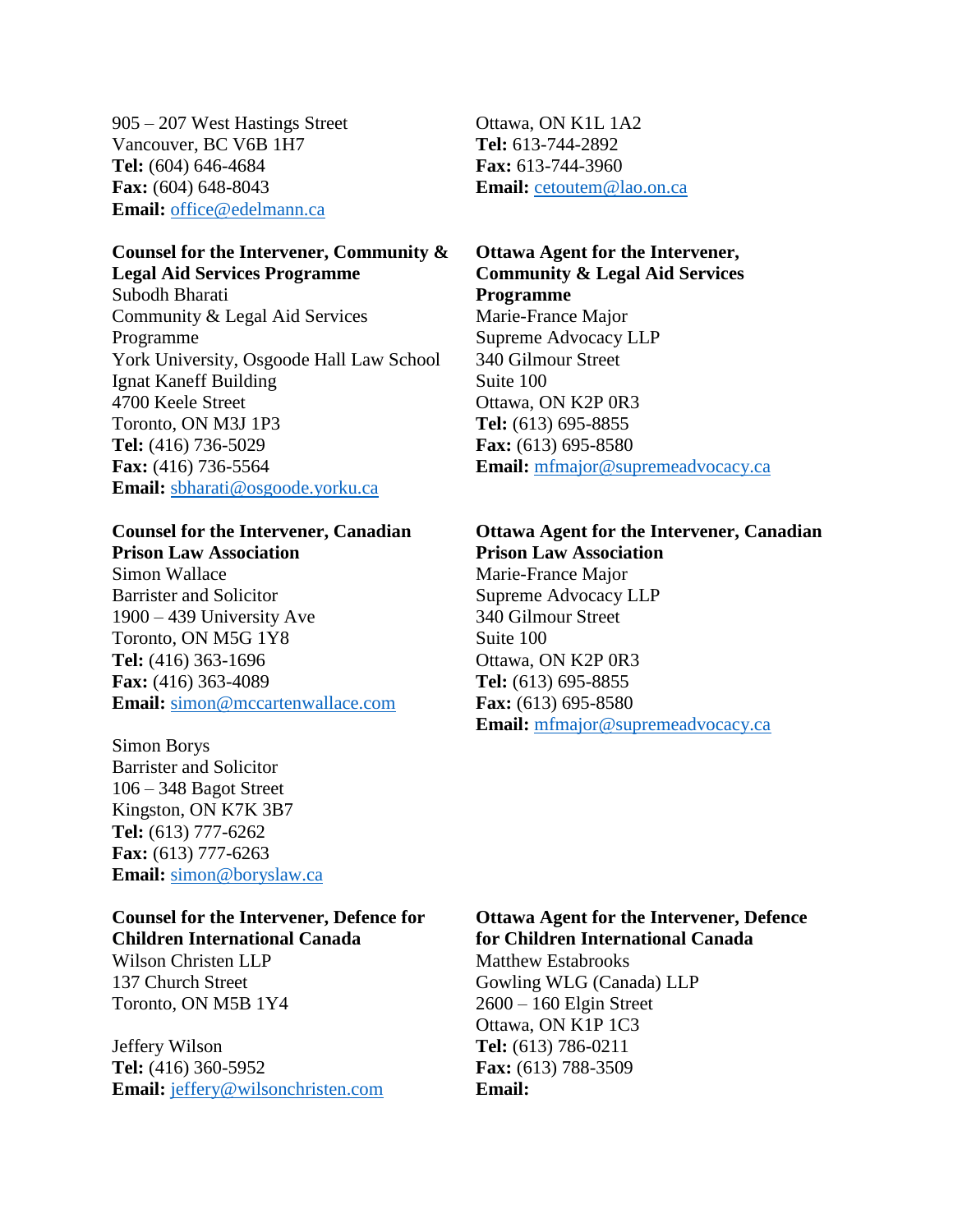Farrah Hudani **Tel:** (416) 956-5623 **Email:** [farrah@wilsonchristen.com](mailto:farrah@wilsonchristen.com)

Christina Doris **Tel:** (416) 956-5638 **Email:** [christina@wilsonchristen.com](mailto:christina@wilsonchristen.com)

# **Counsel for the Intervener, Egale Canada Human Rights Trust**

Michael Battista Adrienne Smith Battista Smith Migration Law Group 160 Bloor Street East Suite 1000 Toronto, ON M5W 1B9 **Tel:** (416) 203-2899 **Fax:** (416) 203-7949 **Email:** [battista@migrationlawgroup.com](mailto:battista@migrationlawgroup.com)

## **Counsel for the Intervener, End Immigration Detention Network**

Swathi Sekhar Barrister and Solicitor 1040 Eglinton Avenue West 2<sup>nd</sup> Floor Toronto, ON M6C 2C5 **Tel:** (416) 885-8534 **Fax:** (416) 352-5830 **Email:** [swathi@sekharlawoffice.com](mailto:swathi@sekharlawoffice.com)

# Maija Martin Barrister 130 Spadina Avenue Suite 606 Toronto, ON M5V 2L4 **Tel:** (416) 361-9609 **Fax:** (416) 361-9443 **Email:** [maija@martincriminaldefence.ca](mailto:maija@martincriminaldefence.ca)

## **Counsel for the Intervener, Queen's Prison Law Clinic** Stockwoods LLP TD North Tower

# **Ottawa Agent for the Intervener, Egale Canada Human Rights Trust**

Audrey Mayrand Juristes Power Law 130 Albert Street Suite 1103 Ottawa, ON K1P 5G4 **Tel:** (613) 706-1091 **Fax:** (613) 706-1091 **Email:** [amayrand@powerlaw.ca](mailto:amayrand@powerlaw.ca)

## **Ottawa Agent for the Intervener, End Immigration Detention Network**

Terry Semanyk 150 Isabella Street Suite 305 Ottawa, ON K1S 1V7 **Tel:** (613) 238-6969 **Fax:** (613) 238-9916 **Email:** [tsemanyk@sspclaw.ca](mailto:tsemanyk@sspclaw.ca)

**Ottawa Agent for the Intervener, Queen's Prison Law Clinic** Maxine Vincelette Juristes Power Law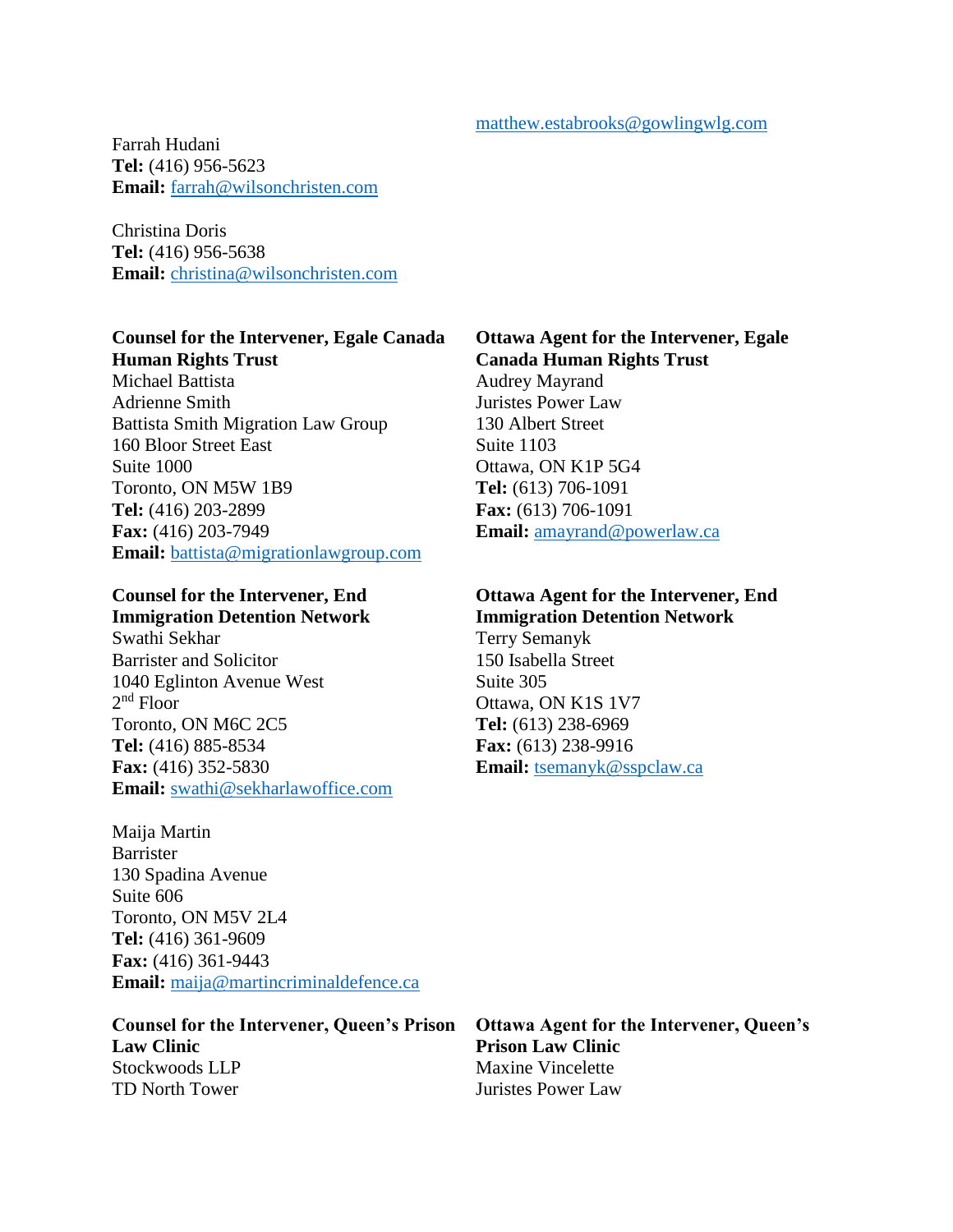77 King Street West Suite 4130 Toronto-Dominion Centre Toronto, ON M5K 1H1

Nader R Hasan **Tel:** (416) 593-1668 **Fax:** (416) 593-9345 **Email:** [naderh@stockwoods.ca](mailto:naderh@stockwoods.ca)

Lindsay Board **Tel:** (416) 593-2494 **Fax:** (416) 593-9345 **Email:** [lindsayb@stockwoods.ca](mailto:lindsayb@stockwoods.ca)

130 Albert Street Suite 1103 Ottawa, ON K1P 5G4 **Tel:** (613) 702-5573 **Fax:** (613) 702-5573 **Email:** [mvincelette@powerlaw.ca](mailto:mvincelette@powerlaw.ca)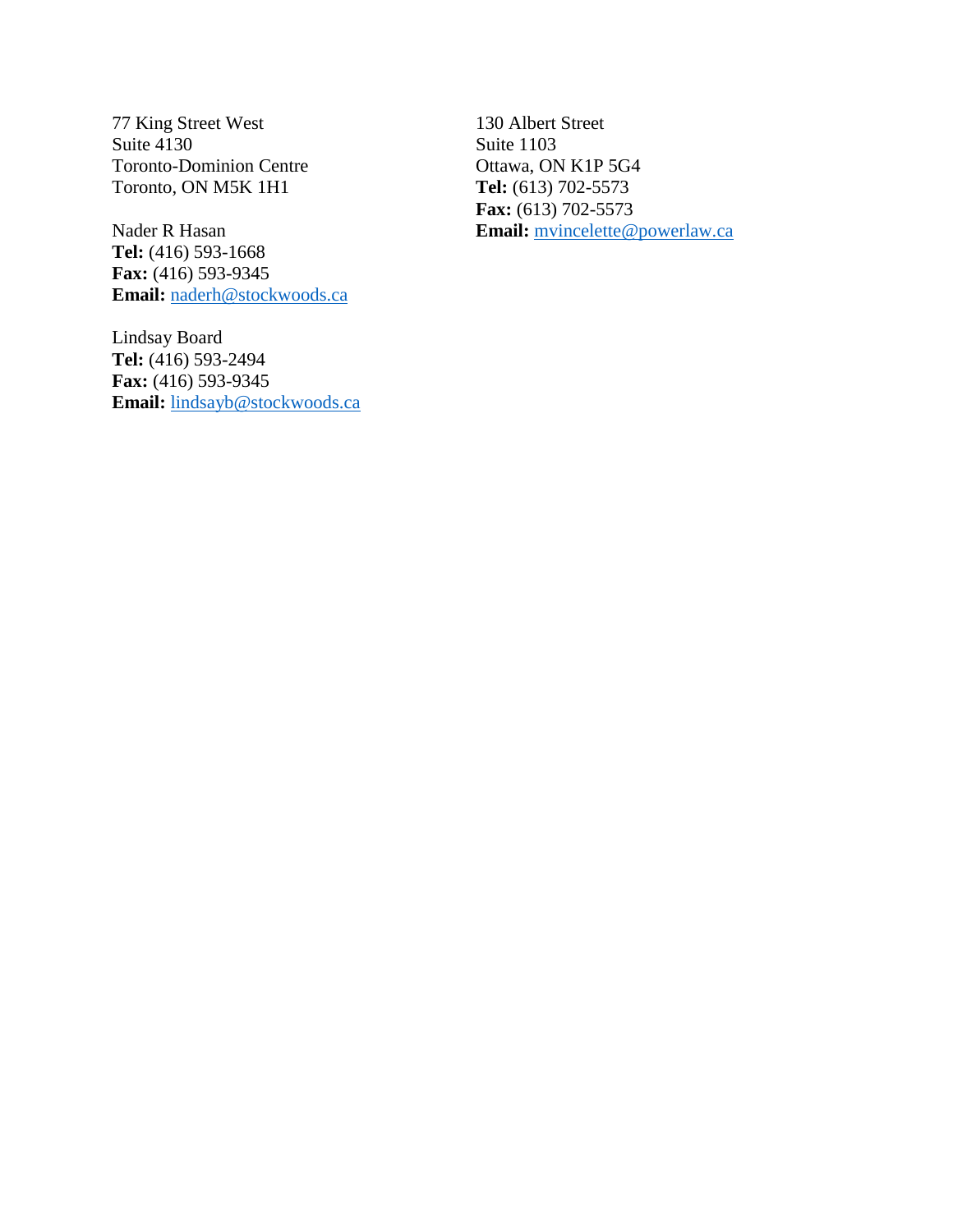# Table of Contents

| А.   |                                                                                                                  |
|------|------------------------------------------------------------------------------------------------------------------|
| i.   | Canada has international law obligations to guarantee the right to habeas corpus1                                |
| ii.  |                                                                                                                  |
| iii. |                                                                                                                  |
| В.   | THE ENTITLEMENT TO CHALLENGE DETENTION EXTENDS TO ALL CONTEXTS OF DETENTION, INCLUDING ADMINISTRATIVE            |
|      |                                                                                                                  |
| i.   | International law affords immigration detainees the right to habeas corpus 5                                     |
| ii.  |                                                                                                                  |
| C.   | THE COURT RESPONSIBLE FOR HABEAS CORPUS REVIEWS SHOULD BE A DIFFERENT BODY FROM THE ONE THAT INITIALLY ORDERED   |
|      |                                                                                                                  |
| i.   | The detention review process in the IRPA does not provide an effective remedy for an immigration                 |
|      |                                                                                                                  |
| ii.  | International law guarantees the right to challenge the lawfulness of immigration detention, not just            |
|      |                                                                                                                  |
| D.   | THE RIGHT TO HABEAS CORPUS IS PARTICULARLY RELEVANT TO STATELESS PERSONS DUE TO THEIR VULNERABILITY TO LONG-TERM |
|      |                                                                                                                  |
| i.   |                                                                                                                  |
| ii.  |                                                                                                                  |
| Ε.   |                                                                                                                  |
|      |                                                                                                                  |
|      |                                                                                                                  |
|      |                                                                                                                  |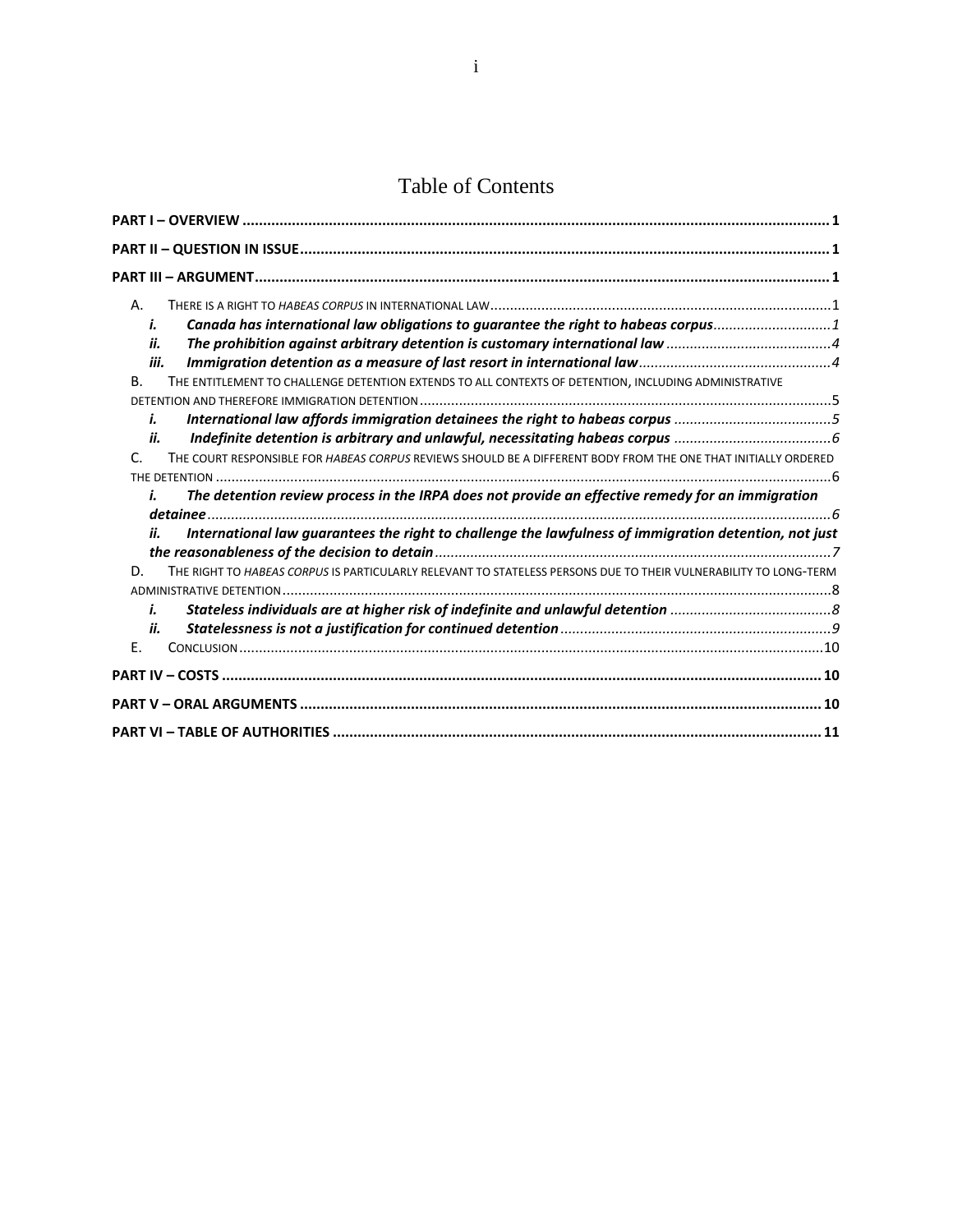#### **PART I – OVERVIEW<sup>1</sup>**

<span id="page-7-0"></span>1. The core question in this appeal is whether *habeas corpus* is available for persons in immigration detention. The Appellants argue that the *Immigration and Refugee Protection Act*   $("IRPA")<sup>2</sup>$  provides a review of immigration detention that is complete, comprehensive and expert.<sup>3</sup> As such, the appellants argue that there is no basis in law to find that *habeas corpus* is a route by which immigration detainees can, as of right, challenge the legality of their detention in a superior court.

2. Amnesty International Canada (AI Canada) takes no position on the facts of the case at bar in this intervention and does not make any submissions with respect to the immigration status of the Respondent. AI Canada's submissions are focused on Canada's obligations under international law regarding the right to *habeas corpus* in the context of immigration detention.

3. There are four arguments that AI Canada submits to underscore the importance of the right to *habeas corpus* in international law and how it should apply in Canada: (1) there is a right to *habeas corpus* in international law; (2) the entitlement to challenge detention extends to all contexts of detention, including administrative detention and therefore immigration detention; (3) the court responsible for *habeas corpus* reviews should be a different body from the one that initially ordered the detention; and (4) the right to *habeas corpus* is of particular relevance to stateless individuals due to their vulnerability to long-term administrative detention.

#### **PART II – QUESTION IN ISSUE**

<span id="page-7-1"></span>4. Is *habeas corpus* available to persons in immigration detention?

#### **PART III – ARGUMENT**

### <span id="page-7-3"></span><span id="page-7-2"></span>**A. There is a right to** *habeas corpus* **in international law**

#### <span id="page-7-4"></span>*i. Canada has international law obligations to guarantee the right to habeas corpus*

5. This appeal requires careful consideration of international legal principles that recognize *habeas corpus* as one of the greatest available protections against arbitrary detention.<sup>4</sup> Canada's

<sup>&</sup>lt;sup>1</sup> Counsel wish to acknowledge the work of Amnesty International Canada's Public Interest Articling Fellow, Aditya Rao (and the Law Foundation of Ontario for funding that position), in the preparation of these submissions.

<sup>2</sup> *Immigration and Refugee Protection Act*, SC 2001, c 27 ["IRPA"].

<sup>3</sup> Appellant's factum, para 3.

<sup>4</sup> This Honourable Court expounded on the importance of the right to *habeas corpus* in *May v Ferndale Institution,* 

<sup>2005</sup> SCC 82, [2005] 3 SCR 809. To underscore its importance, in para 19, the court cites the *Magna Carta* noting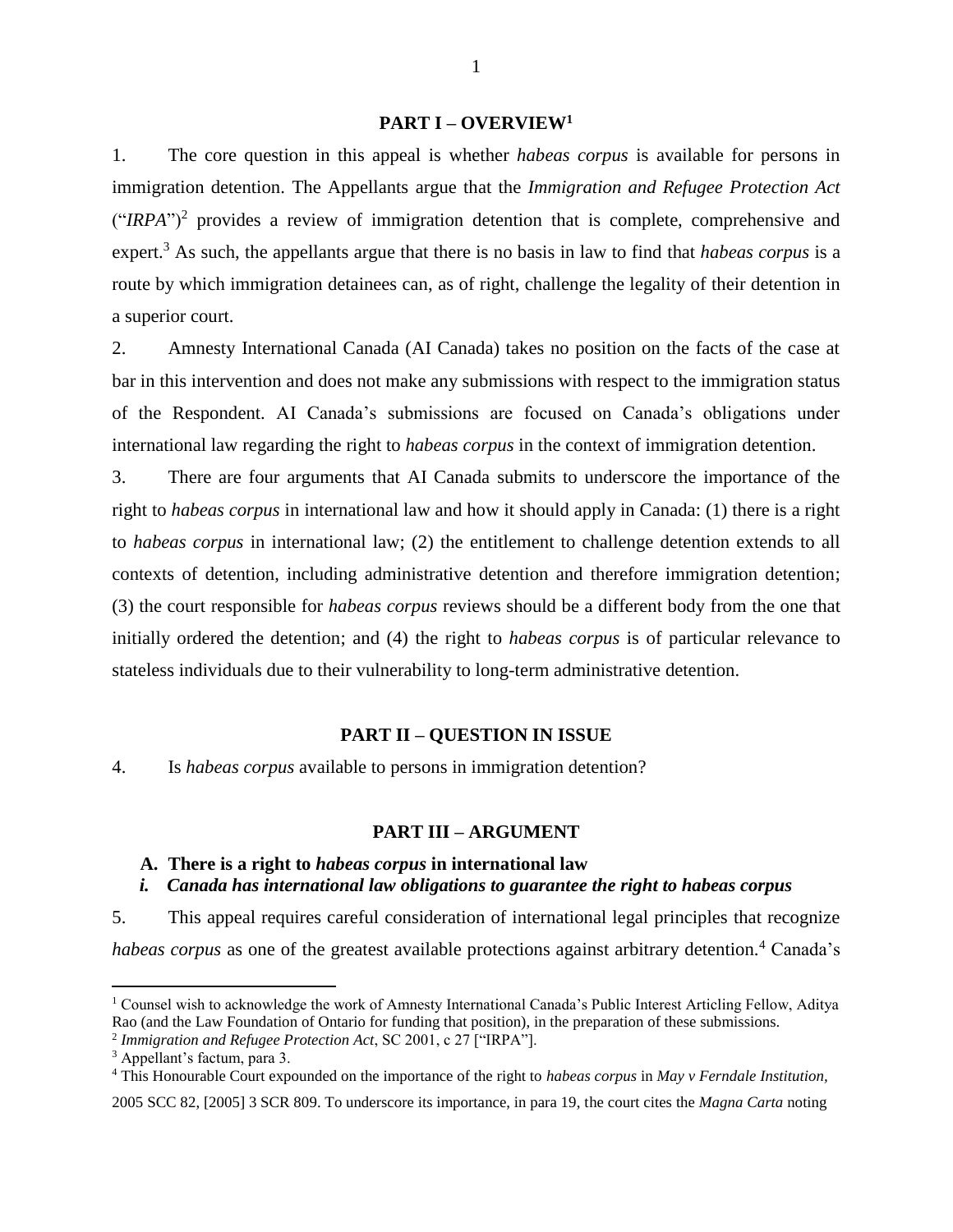international obligations are clear on the question of the right to *habeas corpus* – individuals in detention, including in immigration-related detention, have a right to challenge the lawfulness of their detention, not just the reasonableness of it, in a court of law.

6. The *Vienna Convention on the Law of Treaties,* to which Canada is a signatory, states, "Every treaty in force is binding upon the parties to it and must be performed by them in good faith."<sup>5</sup> Canada voted to adopt the *Universal Declaration of Human Rights (UDHR)* in 1948, a document that remains fundamental to establishing international human rights norms.<sup>6</sup> The *International Covenant on Civil and Political Rights* (*ICCPR*) 7 is a legally binding international human rights instrument, which codifies aspects of the *UDHR*, that Canada has signed and ratified. These instruments explicitly provide that everyone has the right to life, liberty and security of the person and that no one shall be subject to arbitrary detention.<sup>8</sup>

7. The *ICCPR* obligates states to provide detained individuals with the ability to challenge their detention in Article 9(4):

> <span id="page-8-2"></span><span id="page-8-1"></span><span id="page-8-0"></span>Anyone who is deprived of his liberty by arrest or detention shall be entitled to take proceedings before a court, in order that that court may decide without delay on the lawfulness of his detention and order his release if the detention is not lawful.

8. Canada is also a member state of the Organization of American States (OAS), and as such, is bound by the *Inter-American Declaration on the Rights and Duties of Man*,<sup>9</sup> which states in Article XXV that "Every individual who has been deprived of his liberty has the right to have

that "[the] writ of *habeas corpus* is also known as the 'Great Writ of Liberty.'" The court also acknowledges its importance internationally by citing the United States Supreme Court in para 21: "According to Black J. of the United States Supreme Court, *habeas corpus* is 'not now and never has been a static, narrow, formalistic remedy; its scope has grown to achieve its grand purpose — the protection of individuals against erosion of their right to be free from wrongful restraints upon their liberty': Jones v. Cunningham, 371 U.S. 236 (1962), at p. 243."

<sup>5</sup> *Vienna Convention on the Law of Treaties,* 23 May 1969, 1155 UNTS 331, art 26, 31-32 [*Vienna Convention*].

<sup>6</sup> UNGA, Report of the Working Group on Arbitrary Detention, 27<sup>th</sup> Sess, UN Doc A/HRC/27/47 (30 June 2014) at para 13 [Report of the WG on Arbitrary Detention].

7 *International Covenant on Civil and Political Rights,* 19 December 1996, 99 UNTS 171, Can TS 1976 No 47 (entered into force 23 March 1975) [ICCPR].

<sup>8</sup> *Universal Declaration of Human Rights,* GA Res 271A (III), UN GAOR, 3rd Sess, Supp No 13, UN Doc A/810

(1948) 71 ["UDHR"], articles 3 and 9; *ICCPR*, *supra* not[e 7,](#page-8-0) article 9(1). The *Canadian Charter of Rights and* 

*Freedoms* also includes the right to *habeas corpus* in section 10(c): *Canadian Charter of Rights and Freedoms*, Part

I of the *Constitution Act, 1982,* being Schedule B to the *Canada Act 1982* (UK), 1982, c 11, 10(c).

<sup>&</sup>lt;sup>9</sup> Inter-American Declaration on the Rights and Duties of Man, OAS, 9<sup>th</sup> International Conference, 2 May 1948 ["*Declaration*"].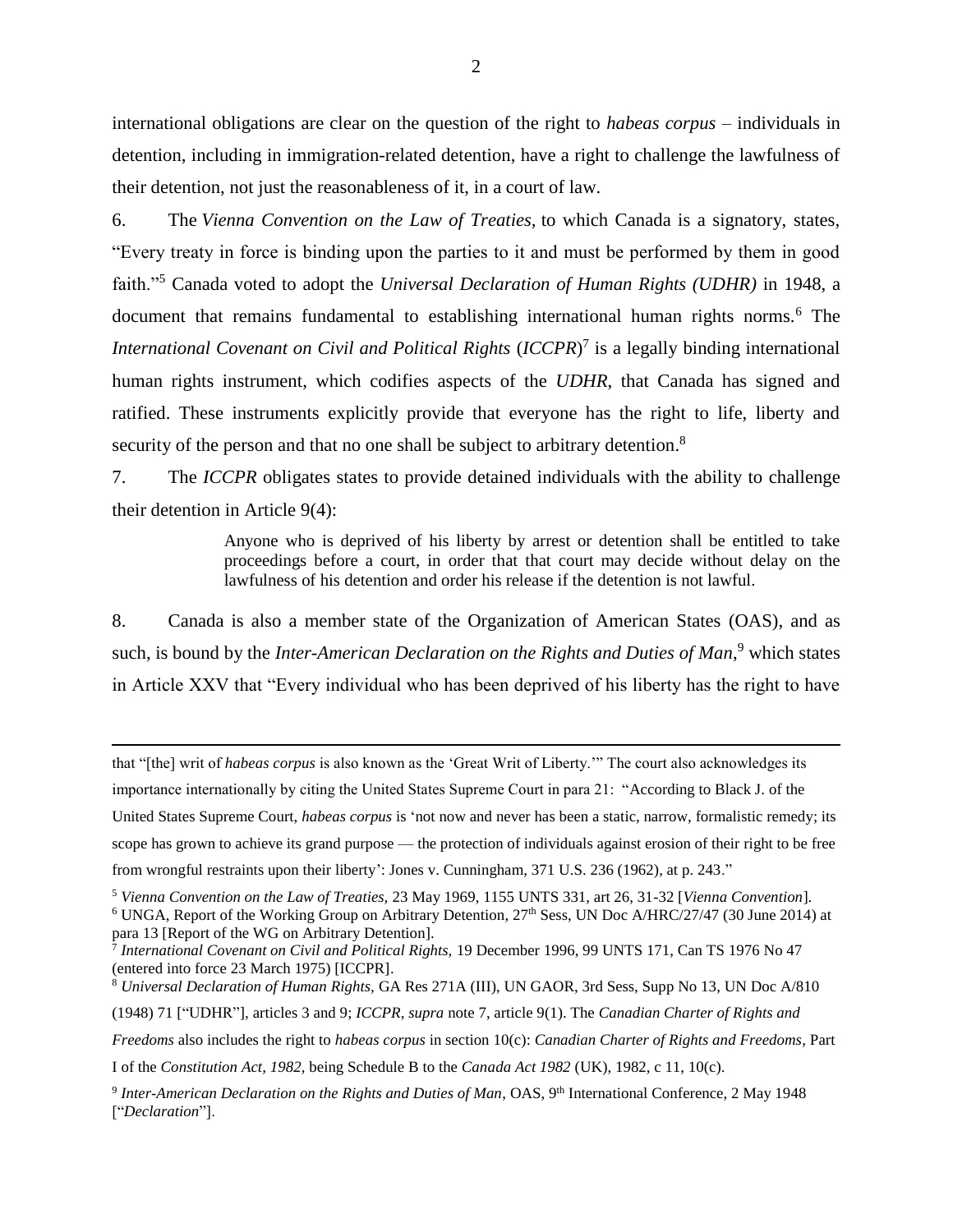the legality of his detention ascertained without delay by a court."<sup>10</sup> Although Canada is not a party to the *American Convention on Human Rights*, <sup>11</sup> being a member State of the OAS means that the charter-based human rights system arising out of the *Declaration* is applicable to Canada. 12

9. The right to *habeas corpus*, or the universal right to challenge the lawfulness of detention before a court, is therefore "a self-standing human right, the absence of which constitutes a human rights violation" that is non-derogable even in states of emergency.<sup>13</sup> Jurisprudence from the United Nations Human (UN) Rights Committee has held that the lack of access to *habeas* 

<span id="page-9-0"></span> $\overline{a}$ 

<sup>12</sup> See *Interpretation of the American Declaration of the Rights and Duties of Man Within the Framework of Article 64 of the American Convention on Human Rights,* Advisory Opinion OC-10/89, July 14 1989, IACtHR (Ser A) No 10 (1989), available online: [http://hrlibrary.umn.edu/iachr/b\\_11\\_4j.htm.](http://hrlibrary.umn.edu/iachr/b_11_4j.htm) See para 42 in particular, which states: "the General Assembly of the Organization has also repeatedly recognized that the American Declaration is a source of international obligations for the member states of the OAS." This view was also adopted by the Senate of Canada in a report on Canadian adherence to the *American Convention.* The report held that Canada is bound by the obligations imposed by the *Declaration* given that Canada joined the OAS after the issuance of the Court's advisory opinion on the legally binding nature of the *Declaration* and had not made any indications about contrary intentions explicit. See The Senate of Canada, Standing Senate Committee on Human Rights, *Enhancing Canada's Role in the OAS: Canadian Adherence to the American Convention on Human Rights* (May 2003) (Chair: Hon. Shirley Maheu),

at page 14.

<sup>10</sup> *Ibid*, Article XXV.

<sup>11</sup> *American Convention on Human Rights*, 22 November 1969, 1144 UNTS 123 ["*American Convention on Human Rights*"].

<sup>13</sup> See international legal instruments: *ICCPR*, *supra*, note [7](#page-8-0) art 9(4); *Convention Against Torture and Other Cruel, Inhuman or Degrading Treatment or Punishment*, Can TS, 1987 No. 36, art 2 ["*CAT*"]; *United Nations Convention Relating to the Status of Refugees*, 28 July1951, 189 UNTS 137 (entered into force 22 April 1954), arts 16 and 32(2) ["*Refugee Convention*"]; *Convention on the Rights of the Child,* 18 December 1990, UNTS 1477 (entered into force 1 July 2003), art 37(d); *Convention on the Rights of Persons with Disabilities,* 13 December 2006, UNTS 2515 (entered into force 3 May 2008), art 14; *UDHR*, *supra,* not[e 8,](#page-8-1) arts 8-9; UNGA, *Body of Principles for the Protection of All Persons under Any Form of Detention or Imprisonment,*  $76<sup>th</sup> Sess, UNGA Res 43/173, (9)$ December 1988), [UN Body of Principles] principles 5, 11 and especially 32. See jurisprudence: *A v Australia*, UN Doc CCPR/C/59/D/560/1993 (online: [http://www.unhcr.org/refworld/docid/3ae6b71a0.html\)](http://www.unhcr.org/refworld/docid/3ae6b71a0.html), at para 9.5 [*A v*  Australia]; UNHRC, Communications No 1255/2004, *Shams et al v Australia*, UN Doc CCPR/C/90/D/1255 et al at para 7.3 [*Shams v Australia*]; UNHRC, Communication No 1460/2006, *Yklymova v Turkmenistan*, UN Doc CCPR/C/96/D/1460/2006 at para 7.4 [*Yklymova v Turkmenistan*]; UNHRC, Communication No 1751/2008, *Aboussedra v Libyan Arab Jamahiriya*, UN Doc CCPR/C/100/D/1751/2008 at para 7.6 [*Aboussedra v Libyan Arab Jamahiriya*]; UNHRC, Communication No 1090/2002, *Rameka v New Zealand*, UN Doc CCPR/C/79/D/1090/2002 at paras 7.3 and 7.4 [*Rameka v New Zealand*]. See also UNGA, *United Nations Basic Principles and Guidelines on Remedies and Procedures on the Right of Anyone Deprived of Their Liberty to Bring Proceedings Before a Court,*  30th Sess, UN Doc A/HRC/30/37 (6 July 2015) [UN Basic Principles and Guidelines on Detention], principles 1-4 and 16-17, guideline 3; UNCAT, *General Comment No 2: Implementation of Article 2 by States Parties,* UN Doc CAT/C/GC/2 (24 January 2008) at para 8; Report of the WG on Arbitrary Detention, *supra* not[e 6,](#page-8-2) paras 13, 26; UNHRC, *General Comment No 29: Article 4: Derogations during a State of Emergency, 72<sup>nd</sup> Sess, UN Doc* CCPR/C/21/Rev.1/Add.11 (31 August 2001) at paras 11 and 16.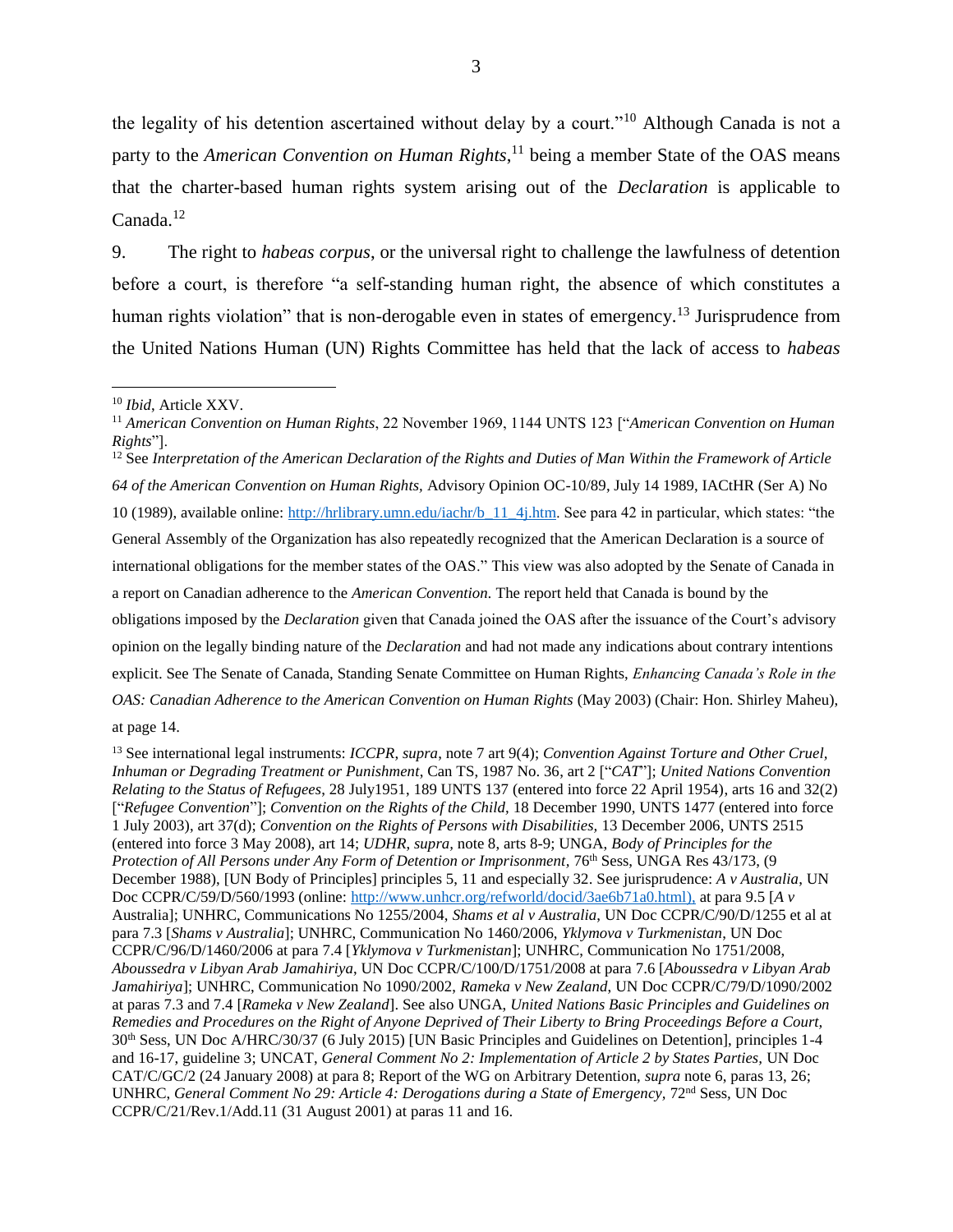*corpus* for persons deprived of their liberty constitutes a violation of Article 9(4) of the *ICCPR* as it denies them an effective remedy to challenge their detention.<sup>14</sup>

#### <span id="page-10-0"></span>*ii. The prohibition against arbitrary detention is customary international law*

10. *Habeas corpus* is a detainee's most immediate and effective remedy to address detention that is, or has become, arbitrary. The prohibition against arbitrary detention is absolute and is a "non-derogable norm of customary international law, or *jus cogens.*" <sup>15</sup> In emphasizing this, the Working Group on Arbitrary Detention notes that "arbitrary detention can never be justified, including for any reason related to national emergency, maintaining public security or the large movements of immigrants or asylum seekers."<sup>16</sup>

11. This Court has recognized the doctrine of adoption in *R v Hape*, stating: "following the common law tradition, it appears that the doctrine of adoption operates in Canada such that prohibitive rules of customary international law should be incorporated into domestic law in the absence of conflicting legislation."<sup>17</sup>

#### <span id="page-10-2"></span><span id="page-10-1"></span>*iii. Immigration detention as a measure of last resort in international law*

12. Under international law, detention in the context of immigration should only be used as a measure of last resort<sup>18</sup> since it is an exceptional measure used for limited purposes.<sup>19</sup> Detention inherently infringes on an individual's right to liberty and can only be allowed if it is one for a justifiable purpose. According to a former UN Special Rapporteur on Migration, international law stands for the proposition that "freedom must be the default position and detention the

<sup>14</sup> See UNHRC, Communication No 9/1977, *Santullo Valcada v Uruguay,* UN Doc CCPR/C/OP/1 at 43 (1984) at para 12 [*Valcada v Uruguay*]; UNHRC, Communication No R 1/4, *Torres Ramírez v Uruguay*, UN Doc A/35/40 at 121 (1980) at para 18 [*Torres Ramírez v Uruguay*].

<sup>15</sup> Working Group on Arbitrary Detention, *Revised Deliberation No. 5 on deprivation of liberty of migrants* (7 February 2018) at para 8 online:

[http://www.ohchr.org/Documents/Issues/Detention/RevisedDeliberation\\_AdvanceEditedVersion.pdf](http://www.ohchr.org/Documents/Issues/Detention/RevisedDeliberation_AdvanceEditedVersion.pdf) [WGAD 2018].

<sup>16</sup> *Ibid*.

<sup>17</sup> *R v Hape,* 2007 SCC 26, [2007] 2 SCR 2929 at para 39.

<sup>18</sup> UNHCR, *Guidelines on the Applicable Criteria and Standards relating to the Detention of Asylum-Seekers and Alternatives to Detention* (UNHCR, 2012) (online: [http://www.unhcr.org/refworld/docid/503489533b8.html\)](http://www.unhcr.org/refworld/docid/503489533b8.html) [UNHCR Detention Guidelines], guideline 3, para 17.

<sup>19</sup> *Ibid,* guideline 4.1.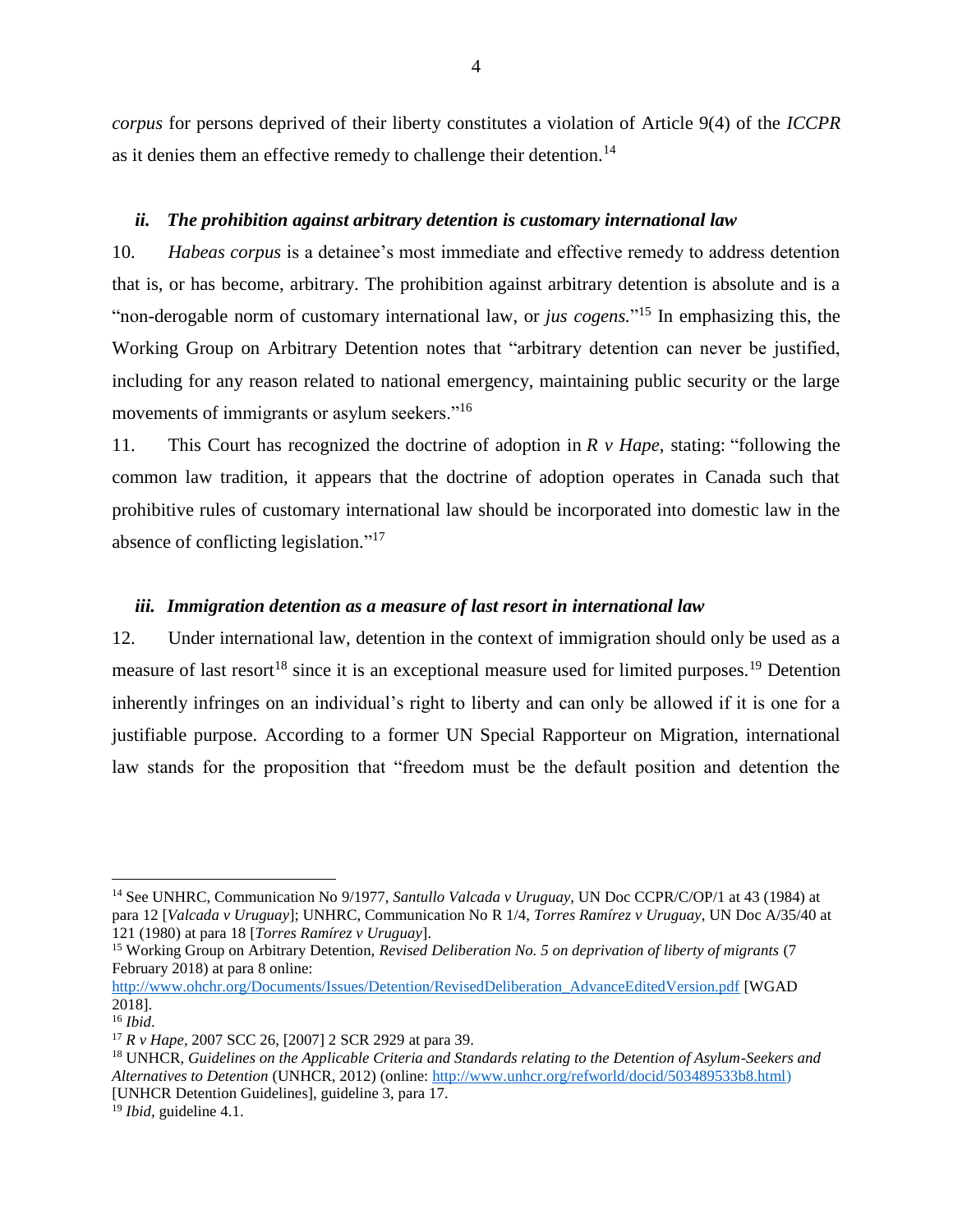exception."<sup>20</sup> Indeed, "no access to an effective remedy to contest [detention] could also call into question the legal validity of any detention."<sup>21</sup>

13. Where detention is used, under international law, it must be necessary and proportionate to the objective of identity and security checks or the prevention of absconding or compliance with a removal order. $^{22}$ 

# <span id="page-11-0"></span>**B. The entitlement to challenge detention extends to all contexts of detention, including administrative detention and therefore immigration detention**

#### <span id="page-11-2"></span><span id="page-11-1"></span>*i. International law affords immigration detainees the right to habeas corpus*

14. Under international law *all* persons, including those held under administrative detention for immigration purposes, have the right to challenge the lawfulness or arbitrariness of their detention, issues that are at the core of a *habeas corpus* application. The UN Human Rights Committee comments that the term "Everyone"<sup>23</sup> in Article 9(4) of the *ICCPR* includes "aliens, refugees and asylum seekers, stateless persons [and] migrant workers<sup>"24</sup>. Such persons, "in any situation of deprivation of liberty," have "the right to bring proceedings before a court to challenge the arbitrariness and lawfulness and the necessity and proportionality of their detention, and to receive without delay appropriate and accessible remedies".<sup>25</sup>

15. In its General Comment on Article 9(4), the UN Human Rights Committee stated in unequivocal terms that "laws that exclude a particular category of detainees from review required by paragraph 4 violate the  $[ICCPR.]$ <sup>26</sup> In numerous cases, the UN Human Rights Committee has assumed jurisdiction in matters involving the detention of immigrants and asylum seekers where a State's compliance with Article 9(4) of the *ICCPR* is at issue.<sup>27</sup>

<sup>20</sup> *Report of the Special Rapporteur on the human rights of migrants on a 2035 agenda for facilitating human mobility*, UN Doc A/HRC/35/25 (28 April 2017), online[: http://www.refworld.org/docid/593a6f504.html,](http://www.refworld.org/docid/593a6f504.html) at para 60 [Special Rapporteur on Migrants, 2017].

<sup>21</sup> UNHCR Detention Guidelines, *supra,* note [18](#page-10-2) at para 17.

<sup>22</sup> UNHCR Detention Guidelines, *supra*, note [18,](#page-10-2) guideline 4, para 18 and guideline 4.2, para 34.

<sup>&</sup>lt;sup>23</sup> The word in art 9(4) is actually "Anyone." See *ICCPR*, *supra* note [7,](#page-8-0) art 9(4). The committee mistakenly appears to have used the word "Everyone" in quoting the *ICCPR*. The point, however, still stands.

<sup>&</sup>lt;sup>24</sup> UNHRC, *General Comment No 35*, Article 9 (Liberty and Security of person), 112<sup>th</sup> Sess, UN Doc CCPR/C/GC/35 (16 December 2014) [General Comment 35], at para 3. See also UN Basic Principles and

Guidelines on Detention, *supra*, note [13,](#page-9-0) principle 21, paras 42-45.

<sup>25</sup> UN Basic Principles and Guidelines on Detention, *supra,* note [13,](#page-9-0) principle 21, para 43.

<sup>26</sup> General Comment 35, *supra,* not[e 24](#page-11-2) at para 46.

<sup>27</sup> See, for example: *A v Australia, supra*, note [13;](#page-9-0) *Shams et al v Australia, supra,* not[e 13;](#page-9-0) *Yklymova v Turkmenistan*, *supra*, note [13;](#page-9-0) *Aboussedra v Libyan Arab Jamahirya, supra* note [13;](#page-9-0) *Rameka v New Zealand, supra*, not[e 13;](#page-9-0) *Torres Ramirez v Uruguay, supra,* note [13;](#page-9-0) and *Umarov v Uzbekistan, supra,* not[e 13.](#page-9-0)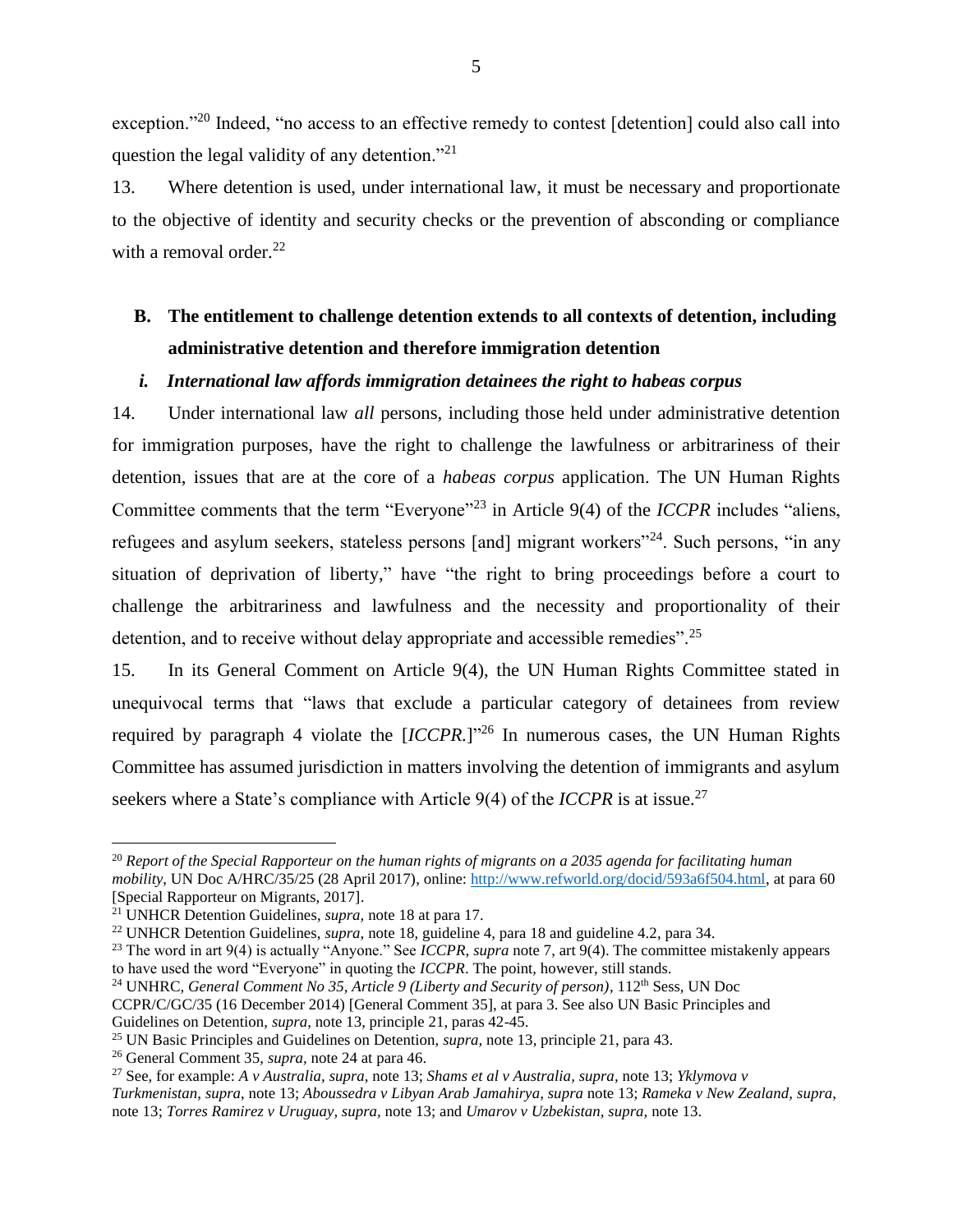#### <span id="page-12-0"></span>*ii. Indefinite detention is arbitrary and unlawful, necessitating* **habeas corpus**

16. According to the United Nations High Commissioner for Refugees (UNHCR), "[t]he length of detention can render an otherwise lawful detention disproportionate and, therefore, arbitrary.<sup>28</sup> Indefinite detention for immigration purposes is arbitrary as a matter of international human rights law"<sup>29</sup> Indefinite detention is likely disproportionate and therefore arbitrary and unlawful.<sup>30</sup>

17. In 2015, the UN Committee on the Elimination of Racial Discrimination expressed concern about Canadian practices on immigration detention, noting that "there is no legal time limit on the detention of migrants<sup>"31</sup> – a matter at the root of what is at issue in the case at bar. Denying a detainee *habeas corpus* may amount to a failure to meet international obligations to provide a guarantee in law to protect against arbitrary detention.

# <span id="page-12-1"></span>**C. The court responsible for** *habeas corpus* **reviews should be a different body from the one that initially ordered the detention**

# <span id="page-12-2"></span>*i. The detention review process in the IRPA does not provide an effective remedy for an immigration detainee*

18. Under international law, an immigration detainee should have the right to challenge the lawfulness of the detention at any time.<sup>32</sup> To meet the requirements of *ICCPR* Article 9(4), "the court reviewing the arbitrariness and lawfulness of the detention must" (1) "be a different body from the one that ordered the detention"<sup>33</sup> and (2) "have the power to order release from the unlawful detention".<sup>34</sup>

19. In the Canadian context, neither the Immigration Division (ID) nor the Federal Court on judicial review of an ID decision (the two bodies that are involved in reviewing detention under

<sup>28</sup> UNHCR Detention Guidelines, *supra* note [18](#page-10-2) at guideline 6, para 44.

<sup>29</sup> *Ibid*.

<sup>30</sup> UNHCR Detention Guidelines, *ibid* at guideline 6, paras 44-46; UNHRC, Communication No 900/1999, *C v Australia*, UN Doc CCPR/C/76/D/900/1999, at para 8.2 [*C v Australia*]; see also *A v Australia*, *supra*, not[e 13](#page-9-0) at para 9.4; UNHRC, Communication No 305/1988, *Van Alphen v The Netherlands*, UN Doc CCPR/C/39/D/305/1988 (online: [http://www.refworld.org/cases,HRC,525414304.html\)](http://www.refworld.org/cases,HRC,525414304.html) [*Van Alphen v The Netherlands*] at para 5.8.

<sup>31</sup> UN Committee on the Elimination of Racial Discrimination, *Concluding Observations on the combined twentyfirst to twenty-third periodic reports of Canada*, UNCERD, 93rd Sess, UN Doc CERD/C/CAN/CO/21-23, 13 September 2017, paras 33 and 34, online: [http://undocs.org/en/CERD/C/CAN/CO/21-23.](http://undocs.org/en/CERD/C/CAN/CO/21-23) 

<sup>32</sup> UNHCR Detention Guidelines, *supra,* note [18,](#page-10-2) at guideline 7, para. 47(v).

<sup>33</sup> UN Basic Principles and Guidelines on Detention, *supra*, note [13](#page-9-0) at guideline 4, para 51.

<sup>34</sup> General Comment 35, *supra*, not[e 24](#page-11-2) at para. 41.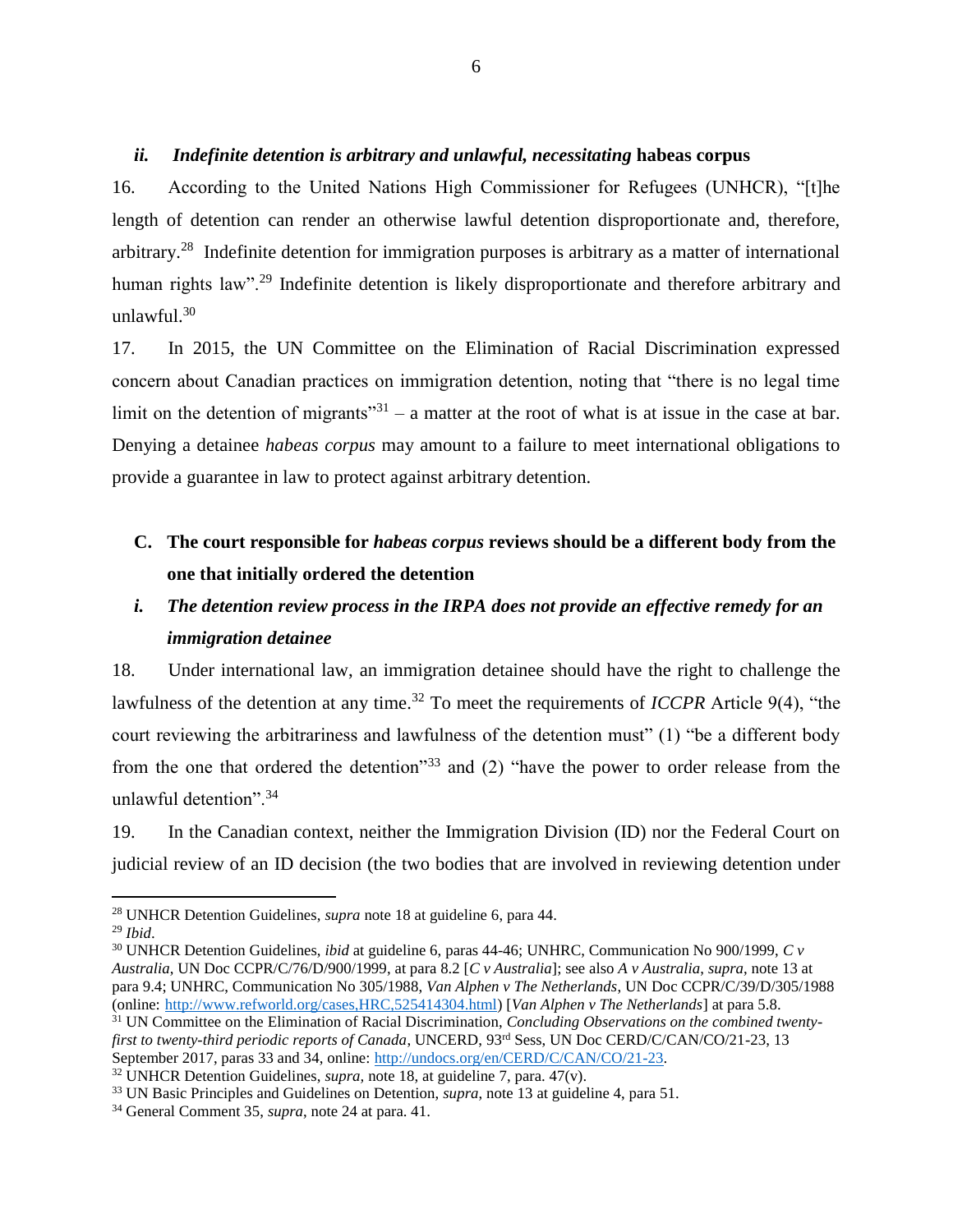the *IRPA*), meet these two criteria and consequently do not provide an effective remedy to an immigration detainee seeking to challenge the lawfulness of their detention. While the ID can review an initial decision of an officer to detain an individual,  $35$  in subsequent reviews, the ID is in effect reviewing its own order of detention.

20. Under the *IRPA*, the ID must review an individual's detention at least once during the seven-day period following the initial review and at least once every thirty days thereafter.<sup>36</sup> Pursuant to s. 58(1) of the *IRPA,* the ID will consider a number of prescribed factors when deciding whether a person should be detained or should continue to be detained: (a) Are they a danger to the public? (b) Are they unlikely to appear for examination, a hearing/proceeding or removal from Canada? (c) Are they inadmissible on grounds of security, violating human or international rights, serious criminality, criminality or organized criminality? (d) Does their identity need to be established? <sup>37</sup> The *IRPA* does not include, among these factors, the lawfulness of the detention.

21. The "arbitrariness" of the detention, therefore, is not one of the factors the ID considers when deciding whether to order release.<sup>38</sup> As a result, although the ID might accommodate requests for an earlier detention review, the *IRPA* does not grant detainees the right to challenge their detention – at any time - on the grounds that it has become arbitrary.

# <span id="page-13-0"></span>*ii. International law guarantees the right to challenge the lawfulness of immigration detention, not just the reasonableness of the decision to detain*

22. In its General Comment on *ICCPR* Article 9(4), the UN Human Rights Committee emphasized that the right of a detainee to challenge the lawfulness or arbitrariness of detention involves "proceedings before 'a court'" <sup>39</sup> which "should ordinarily be a court within the judiciary."40

23. This right exists even if the detainee is entitled to a periodic review of the detention by an administrative body.<sup>41</sup> The UN Working Group on Arbitrary Detention notes that "Irrespective

<sup>35</sup> *IRPA*, *supra* note 1 at s 57(1).

<sup>36</sup> *IRPA, ibid* at s 57(2).

<sup>37</sup> *Ibid* at s 58(1).

<sup>38</sup> *Ibid.*

<sup>39</sup> General Comment 35, *supra*, not[e 24](#page-11-2) at para 45

<sup>40</sup> General Comment 35, *ibid.*

<sup>41</sup> UN Working Group on Arbitrary Detention, *Report to the Human Rights Council*, 18 January 2010, UN Doc A/HRC/13/30, available at: [http://www.refworld.org/docid/502e0fa62.html,](http://www.refworld.org/docid/502e0fa62.html) at para 61.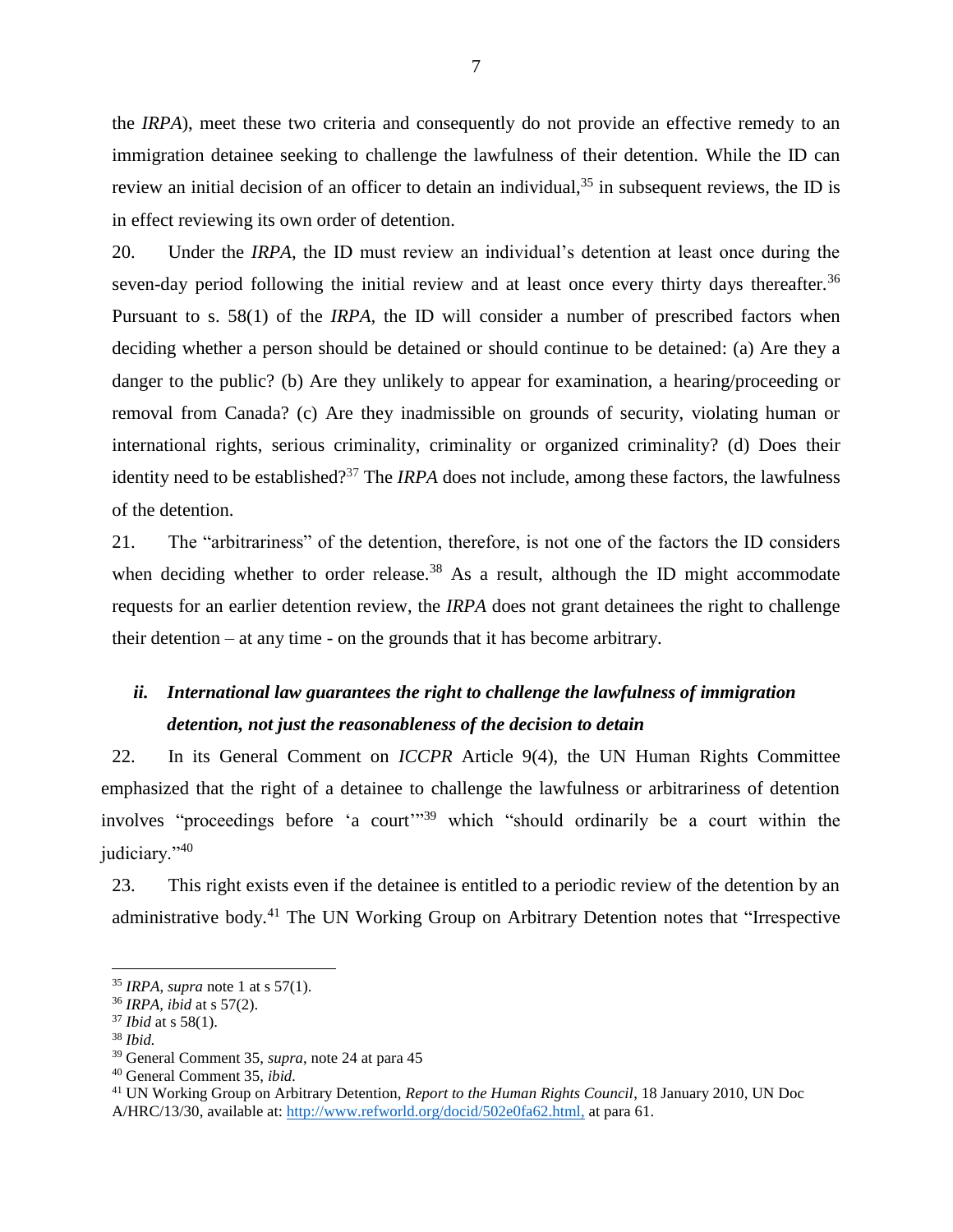of the body responsible for their detention order, administrative or other, …non-nationals shall be guaranteed access to a court of law empowered to order immediate release or able to vary the conditions of release."<sup>42</sup> Regular review of one's detention "does not exclude the right [of detainees] to bring proceedings before a court to challenge the lawfulness or arbitrariness of their detention."<sup>43</sup>

24. The *Federal Courts Act* allows decisions made under the *IRPA* to be judicially reviewed by the Federal Court, including those made by the ID.<sup>44</sup> Although the Federal Court is a court within the judiciary, it does not have jurisdiction to examine the lawfulness of the detainee's detention. Rather, sitting on judicial review, the Federal Court is limited to reviewing the reasonableness or correctness of the ID's decision. The Federal Court in *Xie*<sup>45</sup> noted: "There is nothing [in subsection 18.1(3) of the *Federal Courts Act*] that indicates that the Court has the jurisdiction to substitute its opinion for that of the tribunal whose decision is under judicial review, and make the decision that the tribunal should have made".<sup>46</sup> Consequently, in overturning a decision of the ID, the Federal Court will typically return the matter to the tribunal for reconsideration rather than order immediate release of the detainee on the basis that the detention has become unlawful or arbitrary. The Federal Court of Appeal has held that while the Federal Court, on judicial review, can set aside a decision and refer it back for judgment in compliance with instructions it deems appropriate, it may do so only in exceptional circumstances.<sup>47</sup>

# <span id="page-14-0"></span>**D. The right to** *habeas corpus* **is particularly relevant to stateless persons due to their vulnerability to long-term administrative detention**

#### <span id="page-14-1"></span>*i. Stateless individuals are at higher risk of indefinite and unlawful detention*

25. Stateless persons are not citizens of any state under operation of its law,<sup>48</sup> and may not have identity documents or any kind of valid temporary or permanent status in Canada. As a

 $\overline{a}$ 

<sup>48</sup> *Convention relating to the Status of Stateless Persons*, 28 September 1954, 360 UNTS 117 (entered into force 6 June 1960), art 1.

<sup>42</sup> UN Basic Principles and Guidelines on Detention, *supra,* note [13](#page-9-0)*,* principle 21, para 43. <sup>43</sup> *Ibid.*

<sup>44</sup> *Federal Courts Act*, RSC 1985, c F-7 at s 18.1 [*Federal Courts Act*].

<sup>45</sup> *Xie v Canada (Minister of Employment and Immigration),* (1994) 75 FTR 125 [*Xie*].

<sup>46</sup> *Xie v Canada*, *ibid* at para 17; followed in *Rafuse v Canada (Pensions Appeal Board)*, 2002 FCA 31 at paras 8-9 [*Rafuse v Canada*].

<sup>47</sup> *Yansané v Canada (Minister of Citizenship and Immigration),* 2017 FCA 48, at paragraphs 15-17, Montigny JA.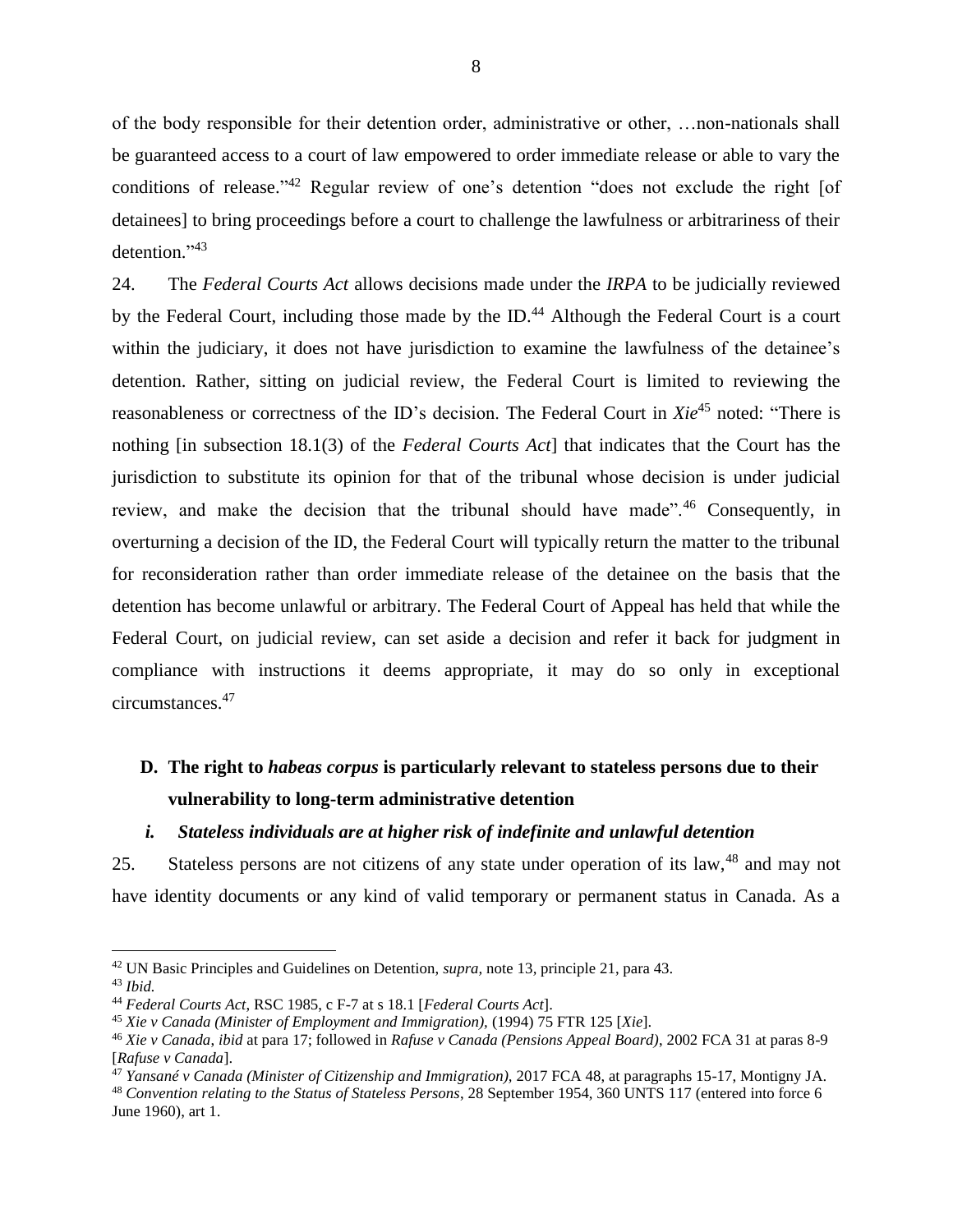<span id="page-15-1"></span>result, stateless persons are at high risk of arrest and repeated and prolonged immigration detention.<sup>49</sup> Stateless persons may be particularly at risk of prolonged detention where Canada is unable to return them to their country of origin if no state recognizes them as citizens or as temporary/permanent residents, and if it cannot secure valid travel documentation for them.<sup>50</sup>

#### <span id="page-15-2"></span>*ii. Statelessness is not a justification for continued detention*

<span id="page-15-0"></span>26. The UN Human Rights Committee has stated, "The inability of a State party to carry out the expulsion of an individual because of statelessness or other obstacles does not justify indefinite detention."<sup>51</sup> International law obligates States to provide *habeas corpus* to persons in administrative detention, including stateless persons, who are at risk of lengthy detention that has become arbitrary and therefore unlawful.<sup>52</sup> Statelessness is not a justification for continuing an individual's detention.<sup>53</sup> The UNHCR has cautioned that, "prolonged detention beyond this initial period [of conducting initial identity checks] on the sole ground that an individual has an undetermined nationality or identity would run against international standards and should be considered arbitrary." 54

27. The European Court of Human Rights, in *Kim v Russia* stated that the necessity of the "practical safeguard" of providing a "remedy by which to contest the lawfulness and length of his detention<sup>355</sup> is heightened given the vulnerability of stateless persons in prolonged detention:

<sup>49</sup> UNHCR, *Stateless Persons in Detention: A tool for their identification and enhanced protection,* (June 2017), (online: [http://www.refworld.org/pdfid/598adacd4.pdf\)](http://www.refworld.org/pdfid/598adacd4.pdf) [UNHCR Stateless in Detention] at page 4.

<sup>50</sup> *Ibid;* UNHCR, *Protecting the Rights of Stateless Persons: The 1954 Convention Relating to the Status of Stateless Persons* (March 2014) (online: [http://www.refworld.org/docid/4cad88292.html\)](http://www.refworld.org/docid/4cad88292.html) at page 2. See also *Immigration and Refugee Protection Regulations*, SOR/2002-227, s 241(1)-(2) which outline which country a foreign national may be removed to.

<sup>51</sup> General Comment 35, *supra*, not[e 24](#page-11-2) at para 18; UN Human Rights Committee, *FKAG v Australia,*  Communication No 2094/2011, UN Doc CCPR/C/108/D/2094/2011, available at: [http://www.refworld.org/docid/52270fe44.html,](http://www.refworld.org/docid/52270fe44.html) at para 9.3.

<sup>52</sup> *Kim v Russia* (2010), ECtHR, App no 44260/13, 17 July 2014, available at <http://www.refworld.org/cases,ECHR,53c7957e4.html> [*Kim v Russia*].

<sup>53</sup> UNHCR Stateless in Detention, *supra* note [49.](#page-15-1)

<sup>54</sup> UNHCR, *Handbook on Protection of Stateless Persons,* (2014) (online:

[http://www.unhcr.org/protection/statelessness/53b698ab9/handbook-protection-stateless-persons.html\)](http://www.unhcr.org/protection/statelessness/53b698ab9/handbook-protection-stateless-persons.html) at para 112; In relation to stateless persons specifically, see UNHCR, *Executive Committee Conclusion 106 (LV1) of 2006 on identification, prevention and reduction of statelessness and protection of stateless persons*, 56th Sess, UN Doc A/AC.96/1035, available at: [http://www.unhcr.org/453497302.html,](http://www.unhcr.org/453497302.html) at para (w), which "Calls on States not to detain stateless persons on the sole basis of their being stateless and to treat them in accordance with international human rights law […]"; UNHCR Stateless in Detention, *ibid;* UNHCR Detention Guidelines, *supra* not[e 18](#page-10-2) at guideline 6, para 46.

<sup>55</sup> *Kim v Russia, supra,* note [52](#page-15-2) at para 53.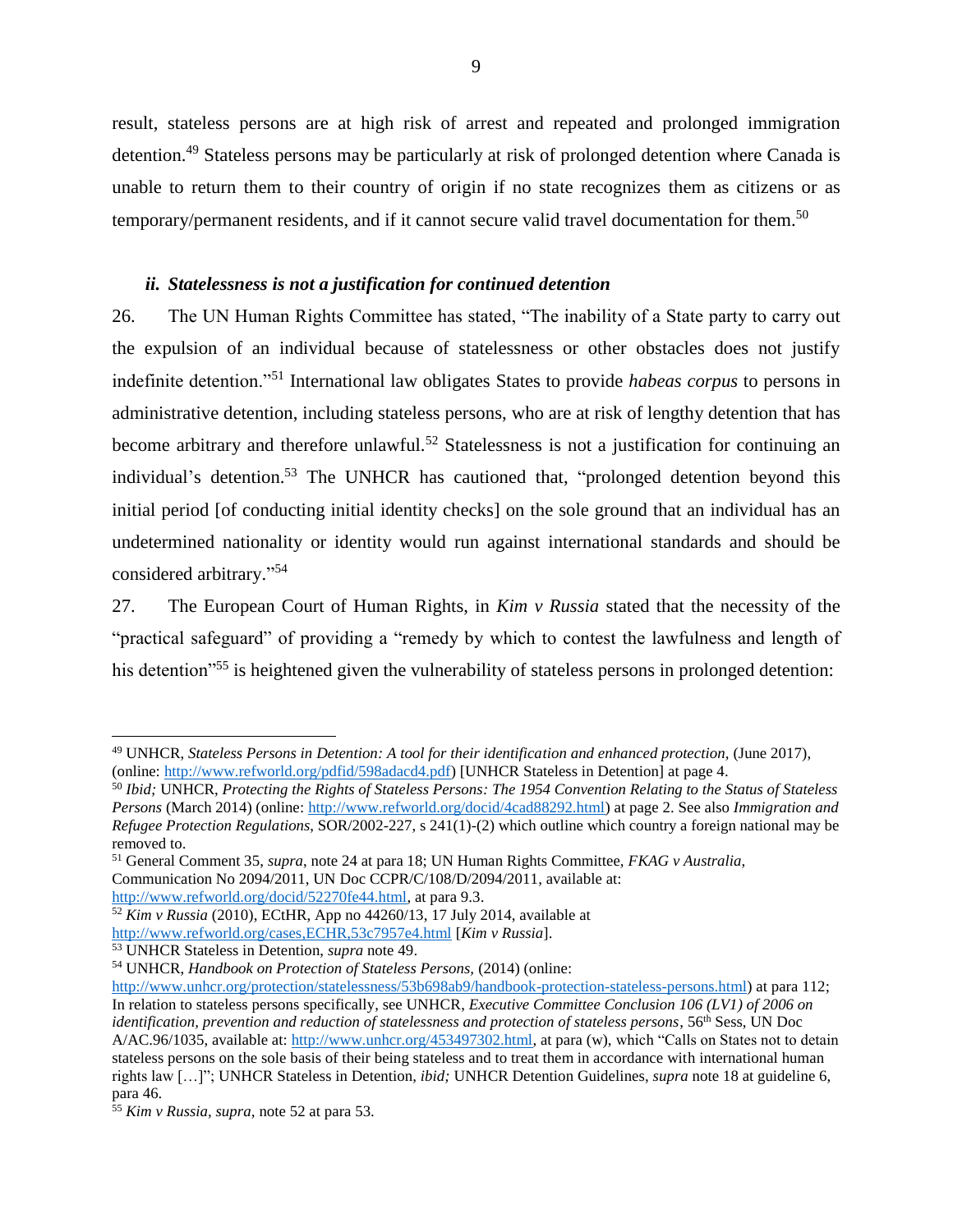The Court is concerned about the applicant's particularly vulnerable situation. As a stateless person, he was unable to benefit from consular assistance and advice, which would normally be extended by diplomatic staff of an incarcerated individual's country of nationality. Furthermore, he appears to have no financial resources or family connections in Russia and he must have experienced considerable difficulties in contacting and retaining a legal representative. The domestic authorities do not appear to have taken any initiative to accelerate the progress of the removal proceedings and to ensure the effective protection of his right to liberty…As a consequence, the applicant was simply left to languish for months and years…<sup>56</sup>

## <span id="page-16-0"></span>**E. Conclusion**

28. International law requires states to grant the right to *habeas corpus* to immigration detainees. Canada is party to international instruments that are unequivocal in their imposition of the obligation to ensure immigration detainees can challenge the legality of their detention. Immigration detention cannot be allowed to become indefinite and/or arbitrary and, therefore, unlawful. The prohibition against arbitrary and indefinite detention and the requirement to grant the right to *habeas corpus* to challenge the lawfulness of detention are non-derogable obligations under international law. A challenge to the legality of immigration detention cannot simply be a review of the decision to detain. Rather, the right under international law to *habeas corpus* requires courts to determine the legality of the detention itself. International law also requires challenges to detention to be heard by a court different from the body that issued the decision to detain. Since stateless individuals are at particular risk to be detained for long periods of time, access to *habeas corpus* is especially relevant in such circumstances.

#### **PART IV – COSTS**

<span id="page-16-1"></span>29. AI Canada does not seek or expect to pay costs.

# **PART V – ORAL ARGUMENTS**

<span id="page-16-2"></span>30. AI Canada will make oral submissions lasting 5 minutes, per this Honourable Court's order granting AI Canada leave to intervene.

# ALL OF WHICH IS RESPECTFULLY SUBMITTED THIS 29<sup>th</sup> DAY OF OCTOBER 2018 BY:

Counsel for the Intervener, Amnesty International Canada

\_\_\_\_\_\_\_\_\_\_\_\_\_\_\_\_\_\_\_\_\_\_\_\_\_\_\_

<sup>56</sup> *Ibid* at para 54.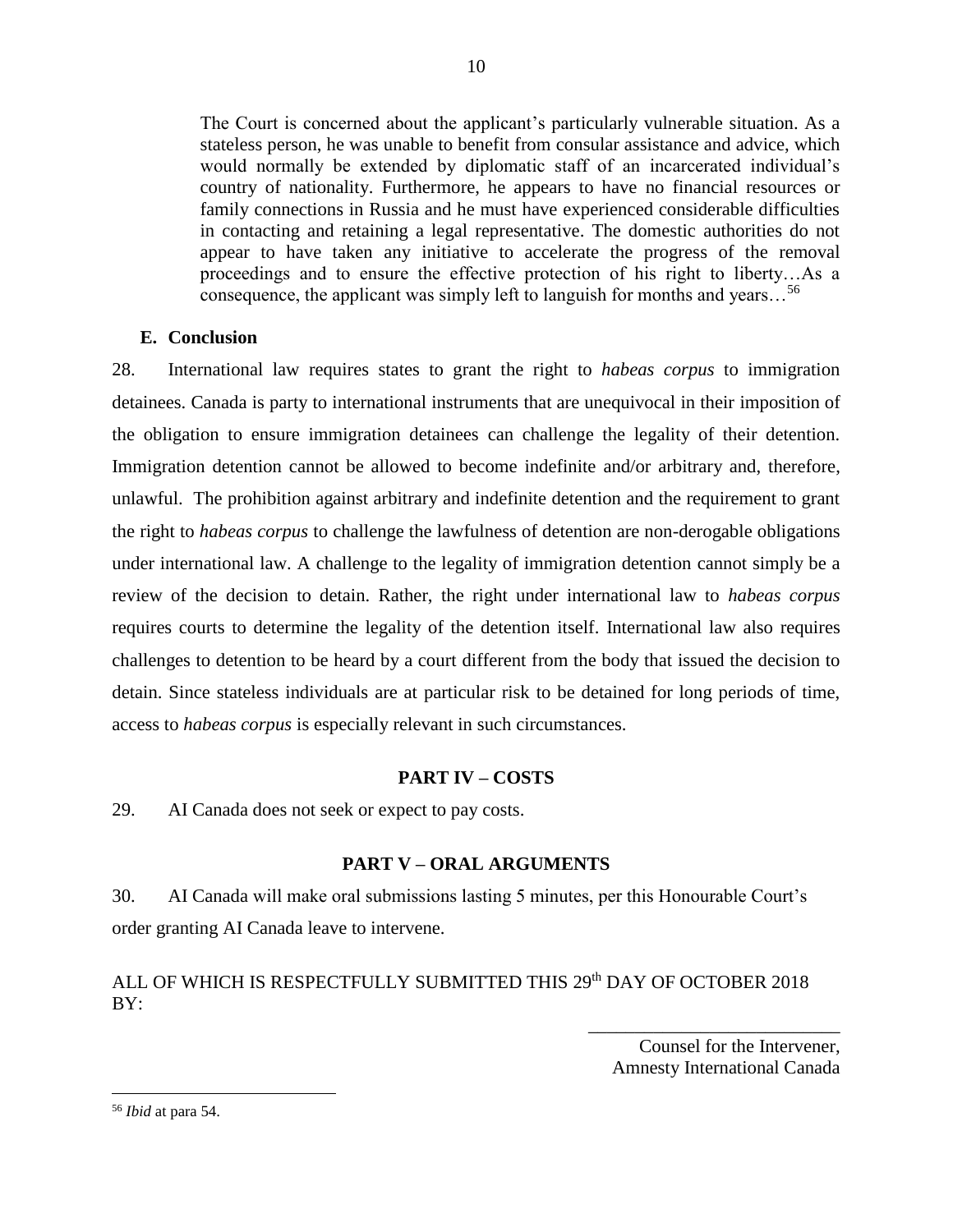# **PART VI – TABLE OF AUTHORITIES**

<span id="page-17-0"></span>

|    | <b>CANADIAN JURISPRUDENCE</b>                                          | <b>PARA</b> |
|----|------------------------------------------------------------------------|-------------|
| 1. | May v Ferndale Institution, 2005 SCC 82, [2005] 3 SCR 809, available   | 19, 21      |
|    | online: http://canlii.ca/t/1m7f3.                                      |             |
| 2. | <i>R v Hape, 2007 SCC 26, [2007] 2 SCR 2929, available online:</i>     | 39          |
|    | $\frac{http://canli.ca/t/1rq5n}{http://canli.ca/t/1rq5n}$ .            |             |
| 3. | Rafuse v. Canada (Pensions Appeal Board), 2002 FCA 31, available       | 8, 9        |
|    | online: http://canlii.ca/t/4jg7.                                       |             |
| 4. | Xie v Canada (Minister of Employment and Immigration), (1994) 75       | 17          |
|    | FTR 125.                                                               |             |
| 5. | Yansané v Canada (Minister of Citizenship and Immigration), 2017       | $15 - 17$   |
|    | FCA 48, available online: http://canlii.ca/t/h4cq4.                    |             |
|    | <b>INTERNATIONAL JURISPRUDENCE</b>                                     |             |
| 6. | Interpretation of the American Declaration of the Rights and Duties of | 42          |
|    | Man Within the Framework of Article 64 of the American Convention      |             |
|    | on Human Rights, Advisory Opinion OC-10/89, July 14 1989, IACtHR       |             |
|    | (Ser A) No 10 (1989), available online:                                |             |
|    | http://hrlibrary.umn.edu/iachr/b_11_4j.htm.                            |             |
| 7. | $Kim v Russia (2010), ECHR, App no 44260/13, 17 July 2014, available$  | 53, 54      |
|    | at: http://www.refworld.org/cases,ECHR,53c7957e4.html                  |             |
| 8. | UNHRC, Communication No 560/1993, A v Australia, UN Doc                | 9.4, 9.5    |
|    | CCPR/C/59/D/560/1993, available online:                                |             |
|    | http://www.unhcr.org/refworld/docid/3ae6b71a0.html                     |             |
| 9. | UNHRC, Communication No 900/1999, C v Australia, UN Doc                | 8.2         |
|    | CCPR/C/76/D/900/1999.                                                  |             |
|    | 10 UNHRC, Communication No 1751/2008, Aboussedra v Libyan Arab         | 7.6         |
|    | Jamahiriya, UN Doc CCPR/C/100/D/1751/2008.                             |             |
| 11 | UNHRC, Communication No 2094/2011, FKAG v Australia, UN Doc            | 9.3         |
|    | CCPR/C/108/D/2094/2011, available at:                                  |             |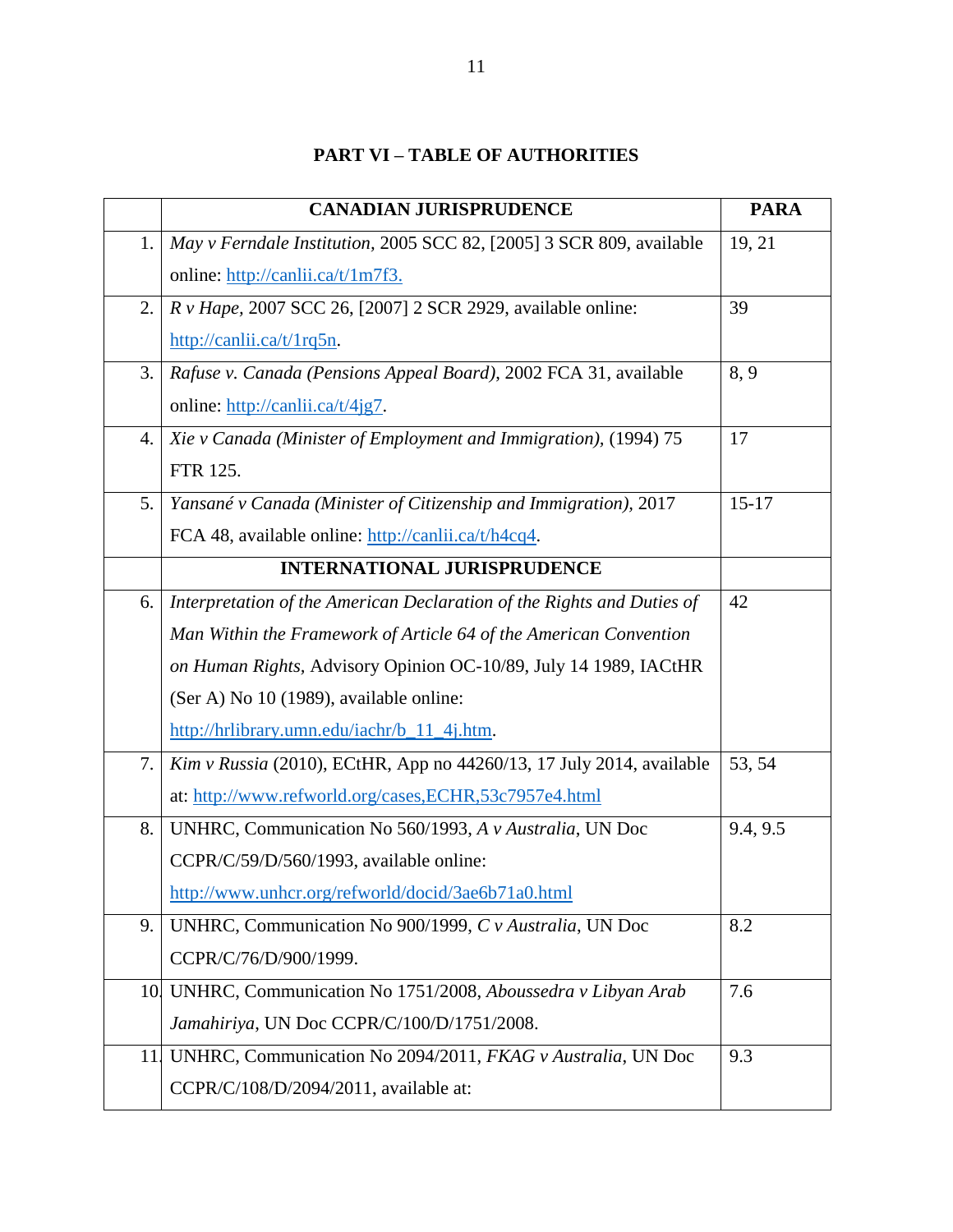|            | http://www.refworld.org/docid/52270fe44.html                                        |            |
|------------|-------------------------------------------------------------------------------------|------------|
|            | 12 UNHRC, Communication No 1090/2002, Rameka v New Zealand, UN                      | 7.3, 7.4   |
|            | Doc CCPR/C/79/D/1090/2002.                                                          |            |
|            | 13 UNHRC, Communication No 9/1977, Santullo Valcada v Uruguay, UN                   | 12         |
|            | Doc CCPR/C/OP/1 at 43 (1984)                                                        |            |
|            | 14 UNHRC, Communications No 1255/2004, Shams et al v Australia, UN                  | 7.3        |
|            | Doc CCPR/C/90/D/1255 et al                                                          |            |
|            | 15 UNHRC, Communication No R 1/4, Torres Ramírez v Uruguay, UN                      | 18         |
|            | Doc A/35/40 at 121 (1980)                                                           |            |
|            | 16 UNHRC, Communication No 1449/2006, Umarov v Uzbekistan, UN                       | 8.6        |
|            | Doc CCPR/C/100/D/1449/2006                                                          |            |
|            | 17 UNHRC, Communication No 305/1988, Van Alphen v The Netherlands,                  | 5.8        |
|            | UN Doc CCPR/C/39/D/305/1988, available online:                                      |            |
|            | http://www.refworld.org/cases, HRC, 525414304.html                                  |            |
|            | 18 UNHRC, Communication No 1460/2006, Yklymova v Turkmenistan,                      | 7.4        |
|            | UN Doc CCPR/C/96/D/1460/2006                                                        |            |
|            | <b>INTERNATIONAL INSTRUMENTS AND REPORTS</b>                                        |            |
|            | 19 Inter-American Declaration on the Rights and Duties of Man, OAS, 9 <sup>th</sup> | <b>XXV</b> |
|            | International Conference, 2 May 1948, available                                     |            |
|            | online: http://www.refworld.org/docid/3ae6b3710.html.                               |            |
| <b>20.</b> | Report of the Special Rapporteur on the human rights of migrants on a               | 60         |
|            | 2035 agenda for facilitating human mobility, UN Doc A/HRC/35/25                     |            |
|            | (28 April 2017), available online:                                                  |            |
|            | http://www.refworld.org/docid/593a6f504.html.                                       |            |
| 21         | UN Committee on the Elimination of Racial Discrimination,                           | 33, 34     |
|            | Concluding Observations on the combined twenty-first to twenty-third                |            |
|            | periodic reports of Canada, UNCERD, 93rd Sess, UN Doc                               |            |
|            | CERD/C/CAN/CO/21-23, 13 September 2017, available online:                           |            |
|            | http://undocs.org/en/CERD/C/CAN/CO/21-23                                            |            |
| 22.        | UNCAT, General Comment No 2: Implementation of Article 2 by States                  | 8          |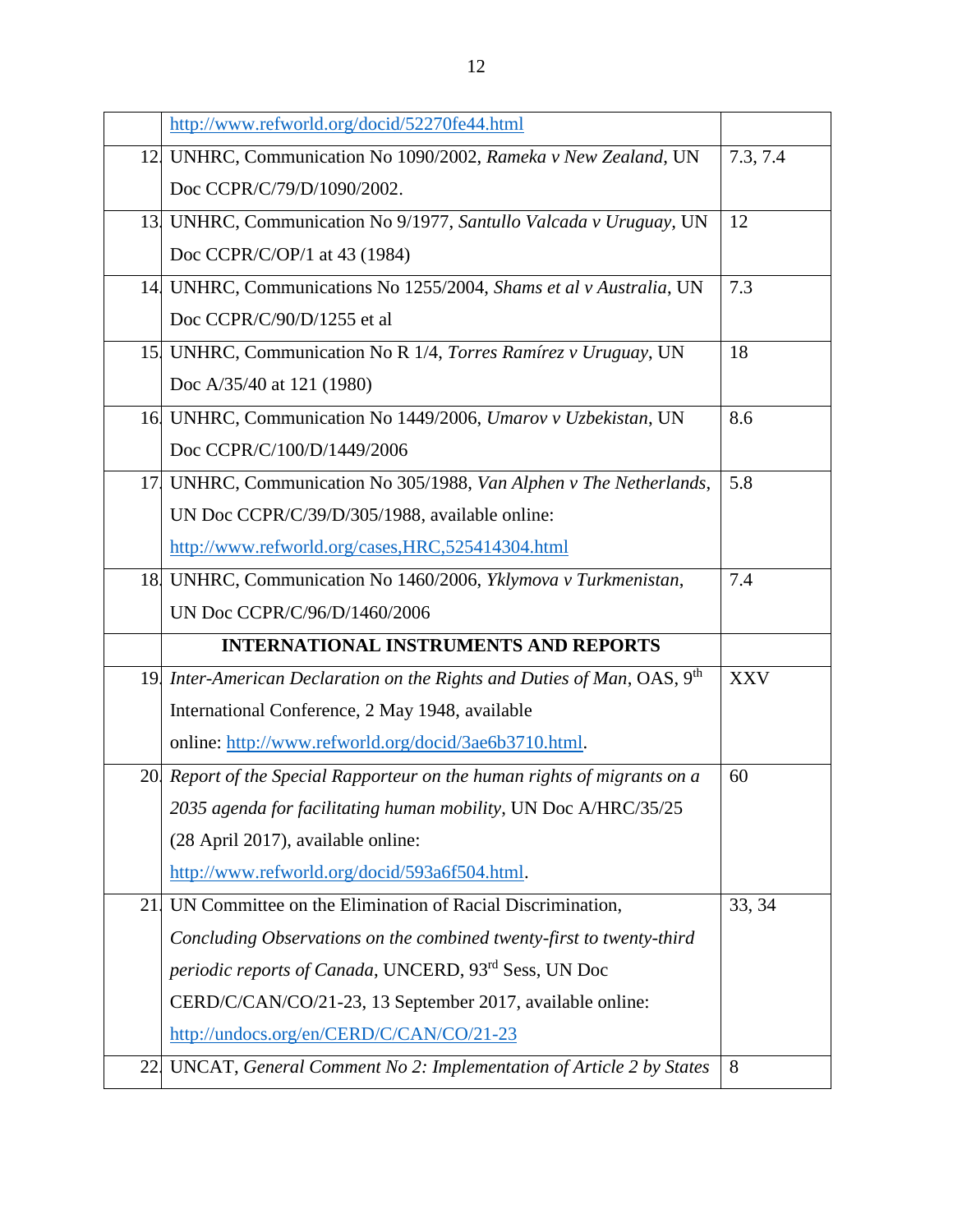|     | Parties, UN Doc CAT/C/GC/2 (24 January 2008), available online:                     |                |
|-----|-------------------------------------------------------------------------------------|----------------|
|     | http://www.refworld.org/docid/47ac78ce2.html                                        |                |
|     | 23 UNGA, Body of Principles for the Protection of All Persons under Any             | 5, 11, 32      |
|     | Form of Detention or Imprisonment, 76 <sup>th</sup> Sess, UNGA Res 43/173, (9       |                |
|     | December 1988), available online:                                                   |                |
|     | http://www.un.org/documents/ga/res/43/a43r173.htm                                   |                |
|     | 24 UNGA, Report of the Working Group on Arbitrary Detention, 27 <sup>th</sup> Sess, | 13, 26         |
|     | UN Doc A/HRC/27/47 (30 June 2014), available online:                                |                |
|     | http://ap.ohchr.org/documents/dpage_e.aspx?si=A/HRC/27/47                           |                |
|     | 25 UNGA, United Nations Basic Principles and Guidelines on Remedies                 | Principles     |
|     | and Procedures on the Right of Anyone Deprived of Their Liberty to                  | $1-4; 5, para$ |
|     | Bring Proceedings Before a Court, 30 <sup>th</sup> Sess, UN Doc A/HRC/30/37 (6      | 32; 6; 10,     |
|     | July 2015), available online: https://documents-dds-                                | para 16; 11;   |
|     | ny.un.org/doc/UNDOC/GEN/G15/149/09/PDF/G1514909.pdf                                 | 12, para 19;   |
|     |                                                                                     | 16; 17, para   |
|     |                                                                                     | 33; 21,        |
|     |                                                                                     | paras 42-46.   |
|     |                                                                                     | Guidelines     |
|     |                                                                                     | 1, para 47; 3  |
|     | 26 UNHCR, Executive Committee Conclusion 106 (LV1) of 2006 on                       | (w)            |
|     | identification, prevention and reduction of statelessness and protection            |                |
|     | of stateless persons, 56 <sup>th</sup> Sess, UN Doc A/AC.96/1035, available at:     |                |
|     | http://www.unhcr.org/453497302.html.                                                |                |
| 27. | UNHCR, Guidelines on the Applicable Criteria and Standards relating                 | Guidelines     |
|     | to the Detention of Asylum-Seekers and Alternatives to Detention                    | 3, para 17;    |
|     | $(UNHCR, 2012)$ (online:                                                            | 4, para 18;    |
|     | http://www.unhcr.org/refworld/docid/503489533b8.html)                               | 4.1; 4.2,      |
|     |                                                                                     | para 3.4, 34;  |
|     |                                                                                     | 4.3, paras     |
|     |                                                                                     | $35-42; 6,$    |
|     |                                                                                     | paras 44-46;   |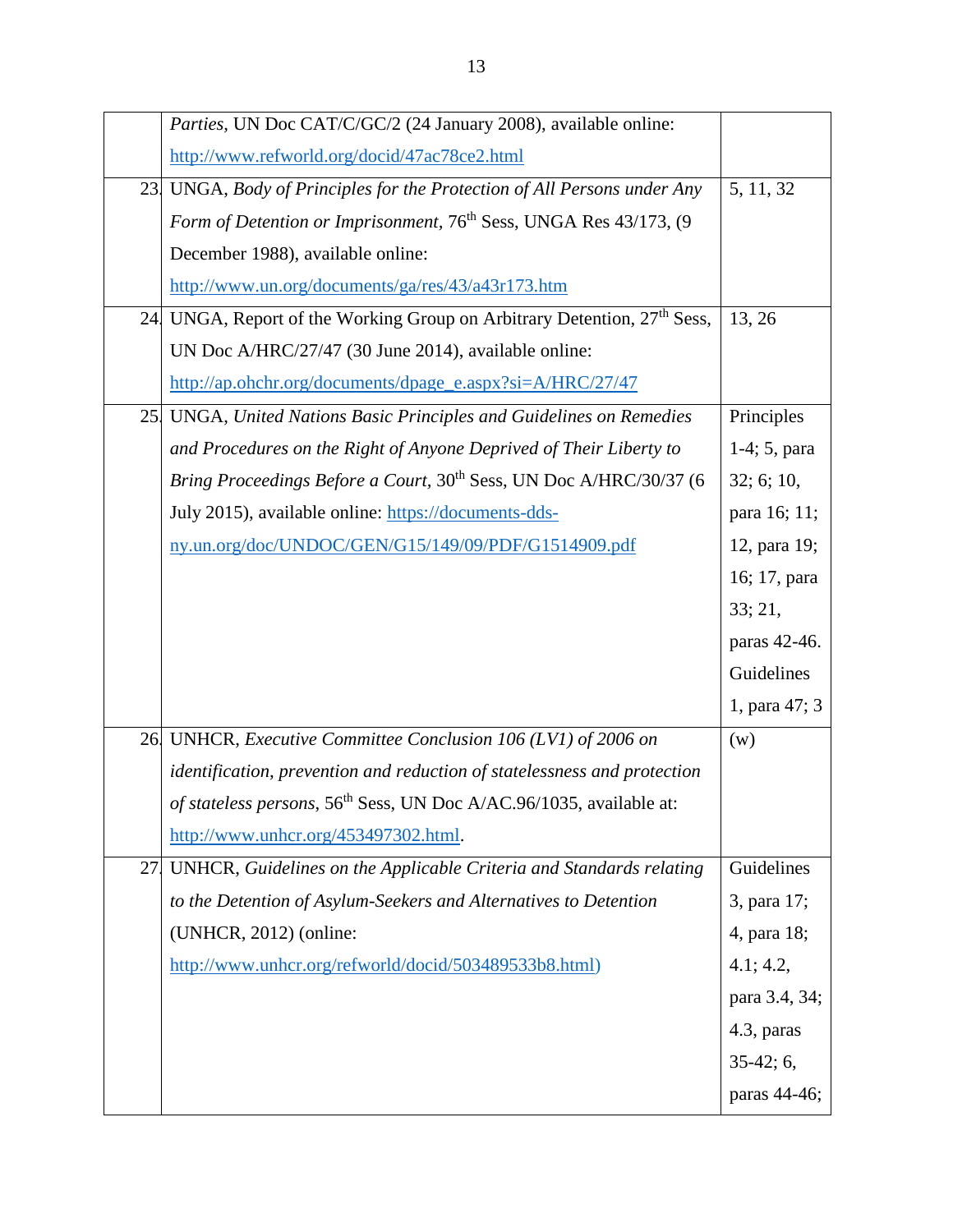|     |                                                                               | 7, paras 46-   |
|-----|-------------------------------------------------------------------------------|----------------|
|     |                                                                               | 47             |
|     | 28 UNHCR, Handbook on Protection of Stateless Persons, (2014) (online:        | 112            |
|     | http://www.unhcr.org/protection/statelessness/53b698ab9/handbook-             |                |
|     | protection-stateless-persons.html).                                           |                |
| 29. | UNHCR, Stateless Persons in Detention: A tool for their identification        | $\overline{4}$ |
|     | and enhanced protection, (June 2017), available online:                       |                |
|     | http://www.refworld.org/docid/598adacd4.html.                                 |                |
|     | 30 UNHCR, Protecting the Rights of Stateless Persons: The 1954                | $\overline{2}$ |
|     | Convention Relating to the Status of Stateless Persons (March 2014)           |                |
|     | (online: http://www.refworld.org/docid/4cad88292.html)                        |                |
| 31. | UNHRC, General Comment No 29: Article 4: Derogations during a                 | 11, 16         |
|     | State of Emergency, 72 <sup>nd</sup> Sess, UN Doc CCPR/C/21/Rev.1/Add.11 (31) |                |
|     | August 2001), available online:                                               |                |
|     | http://undocs.org/CCPR/C/21/Rev.1/Add.11                                      |                |
| 32. | UNHRC, General Comment No 35, Article 9 (Liberty and security of              | 3, 15, 46      |
|     | person), 112 <sup>th</sup> Sess, UN Doc CCPR/C/GC/35 (16 December 2014),      |                |
|     | available online:                                                             |                |
|     | https://www.ohchr.org/EN/HRBodies/CCPR/Pages/GC35-                            |                |
|     | Article9LibertyandSecurityofperson.aspx                                       |                |
| 33. | UNHRC, Report of the Working Group on Arbitrary Detention (18)                | 61             |
|     | January 2010) A/HRC/13/30, available online: http://daccess-                  |                |
|     | ods.un.org/access.nsf/Get?Open&DS=A/HRC/13/30⟪=E                              |                |
| 34. | Universal Declaration of Human Rights, GA Res 271A (III), UN                  | 3, 8, 9        |
|     | GAOR, 3rd Sess, Supp No 13, UN Doc A/810 (1948) 71, available                 |                |
|     | online: http://www.un.org/en/universal-declaration-human-rights/              |                |
|     | <b>STATUTES</b>                                                               |                |
| 35. | Canadian Charter of Rights and Freedoms, Part I of the Constitution           | 10(c)          |
|     | Act, 1982, being Schedule B to the Canada Act 1982 (UK), 1982, c 11,          | (English)      |
|     | available online: (e) https://laws-lois.justice.gc.ca/eng/Const/page-         | 10(c)          |
|     | 15.html (f) http://laws-lois.justice.gc.ca/fra/Const/page-15.html             | (French)       |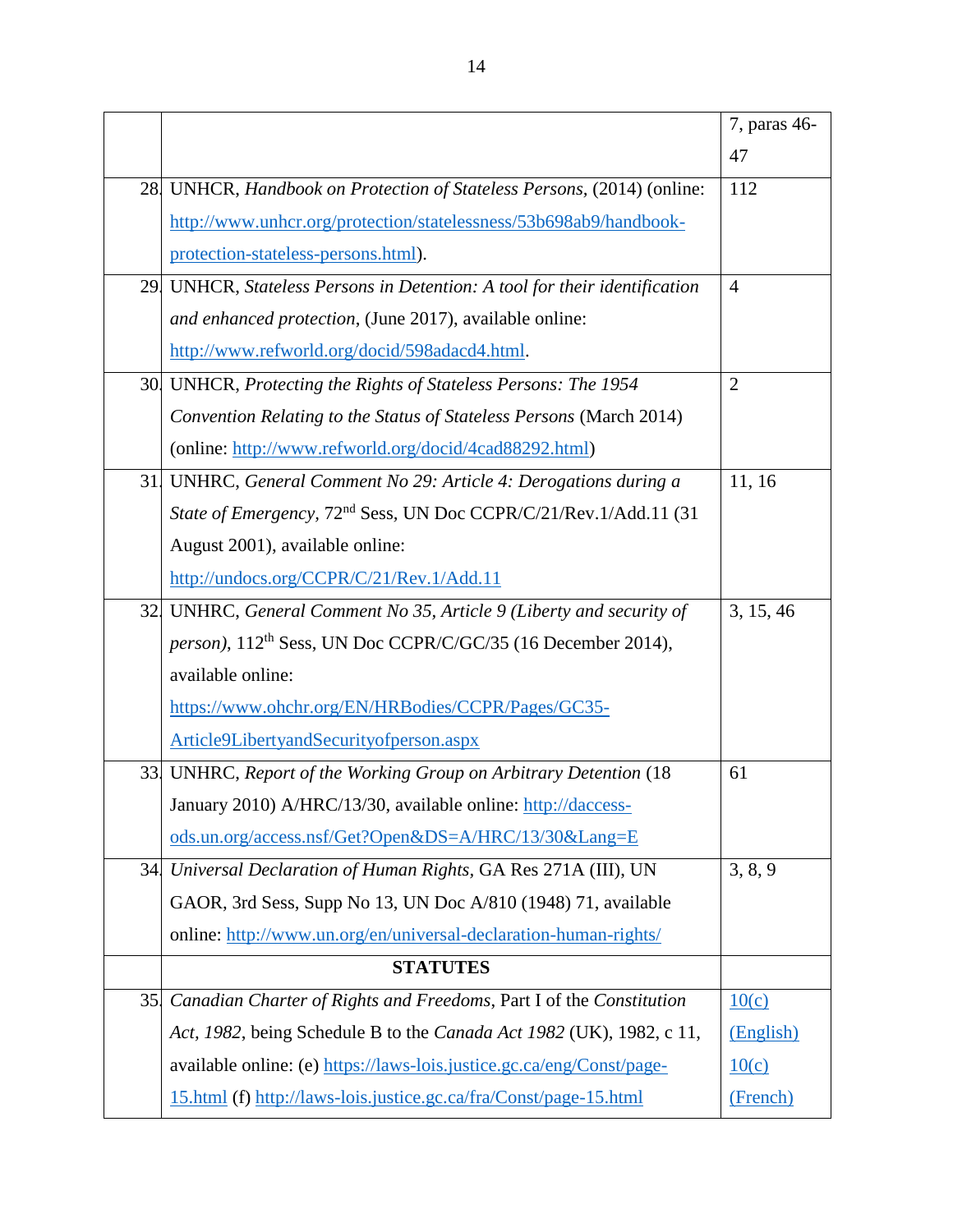|     | 36 Federal Courts Act, RSC 1985, c F-7, available online: (e) https://laws-   | <u>18.1</u>    |
|-----|-------------------------------------------------------------------------------|----------------|
|     | lois.justice.gc.ca/eng/acts/F-7/FullText.html (f) https://laws-               | (English)      |
|     | lois.justice.gc.ca/fra/lois/F-7/TexteComplet.html.                            | <u>18.1</u>    |
|     |                                                                               | (French)       |
| 37. | Immigration and Refugee Protection Act, SC 2001, c 27, available              | $57 -$         |
|     | online: (e) https://laws-lois.justice.gc.ca/eng/acts/I-2.5/ (f) https://laws- | 58 (English)   |
|     | $lois.$ justice.gc.ca/fra/ $lois/I-2.5/$                                      | $57 -$         |
|     |                                                                               | 58 (French)    |
|     | 38 Immigration and Refugee Protection Regulations, SOR/2002-227,              | $241(1)-(2)$   |
|     | available online: (e) https://laws-lois.justice.gc.ca/eng/regulations/sor-    | (English)      |
|     | 2002-227/FullText.html (f) https://laws-                                      | $241(1)-(2)$   |
|     | lois.justice.gc.ca/fra/reglements/DORS-2002-227/TexteComplet.html.            | (French)       |
| 39. | Rules of the Supreme Court of Canada, SOR/2002-156, available                 | $55 - 57$      |
|     | online: (e) https://laws-lois.justice.gc.ca/eng/regulations/SOR-2002-         | (english)      |
|     | 156/FullText.html (f) https://laws-                                           | $55 - 57$      |
|     | lois.justice.gc.ca/fra/reglements/DORS-2002-156/TexteComplet.html.            | (french)       |
|     |                                                                               |                |
|     | <b>TREATIES</b>                                                               |                |
|     | 40 Convention Against Torture and Other Cruel, Inhuman or Degrading           | $\overline{2}$ |
|     | Treatment or Punishment, Can TS, 1987 No. 36, available online:               |                |
|     | https://www.ohchr.org/en/professionalinterest/pages/CAT.aspx                  |                |
| 41. | Convention on the Rights of the Child, 18 December 1990, UNTS 1477            | 37(d)          |
|     | (entered into force 1 July 2003), available online:                           |                |
|     | https://www.ohchr.org/en/professionalinterest/pages/crc.aspx                  |                |
| 42. | Convention on the Rights of Persons with Disabilities, 13 December            | 14             |
|     | 2006, UNTS 2515 (entered into force 3 May 2008), available online:            |                |
|     | https://www.un.org/development/desa/disabilities/convention-on-the-           |                |
|     | rights-of-persons-with-disabilities/convention-on-the-rights-of-persons-      |                |
|     | with-disabilities-2.html                                                      |                |
| 43. | Convention relating to the Status of Stateless Persons, 28 September          | 1              |
|     | 1954, 360 UNTS 117 (entered into force 6 June 1960), available online:        |                |